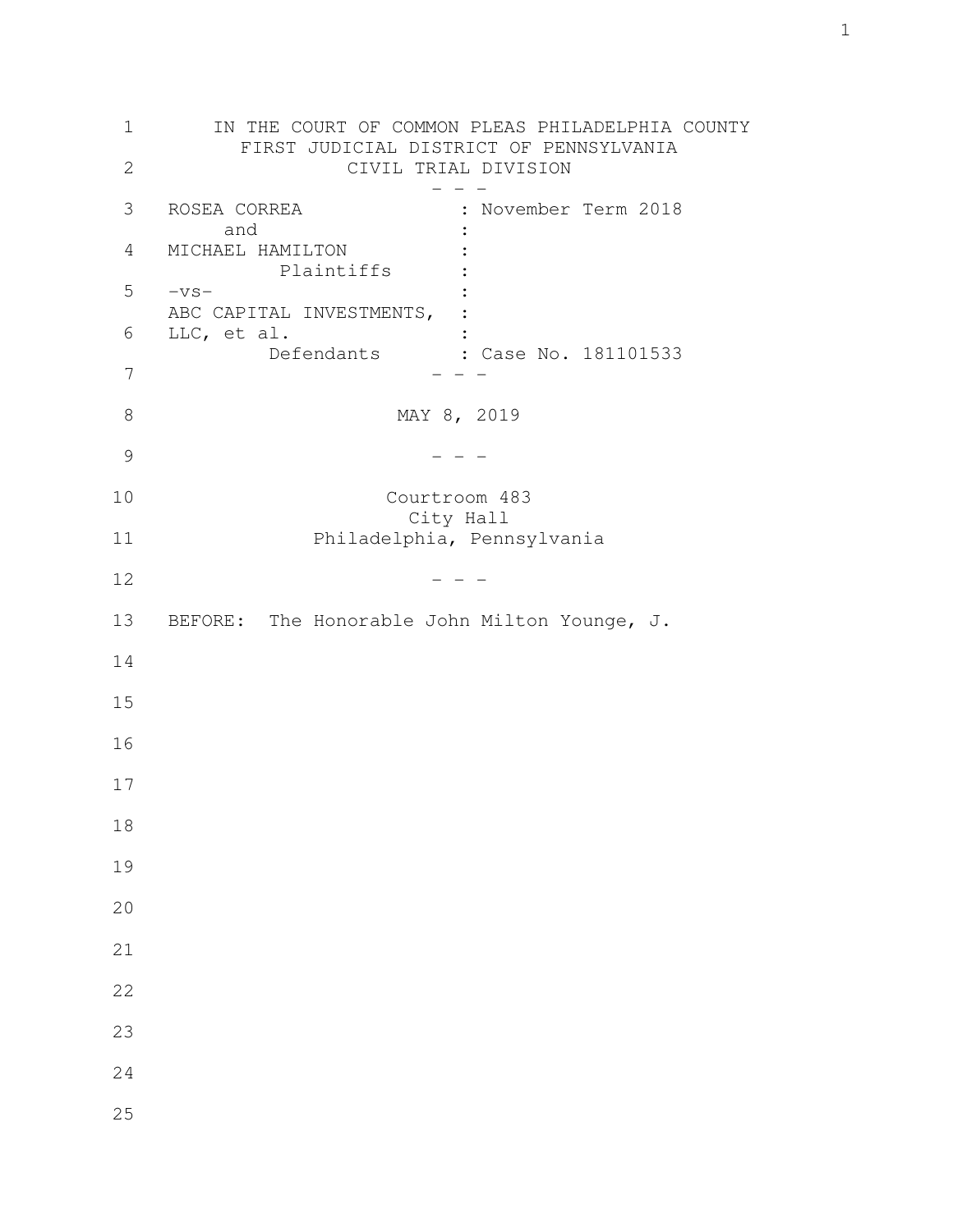1 APPEARANCES:

| 2  | BALLARD SPAHR, LLP<br>MICHAEL R. MCDONALD, ESQUIRE        |
|----|-----------------------------------------------------------|
| 3  | BY:<br>BY: GEORGE DONNELLY, ESQUIRE<br>1735 Market Street |
| 4  | 51st Floor                                                |
| 5  | Philadelphia, PA 19103<br>For Plaintiffs                  |
| 6  |                                                           |
| 7  | THE SWAIN LAW FIRM, P.C.                                  |
| 8  | BY: CHRISTOPHER A. BRADLEY, ESQUIRE<br>2410 Bristol Road  |
| 9  | Bensalem, PA 191020<br>For Defendants                     |
| 10 |                                                           |
| 11 |                                                           |
| 12 |                                                           |
| 13 |                                                           |
| 14 |                                                           |
| 15 |                                                           |
| 16 |                                                           |
| 17 |                                                           |
| 18 |                                                           |
| 19 |                                                           |
| 20 |                                                           |
| 21 |                                                           |
| 22 |                                                           |
| 23 |                                                           |
| 24 |                                                           |
| 25 |                                                           |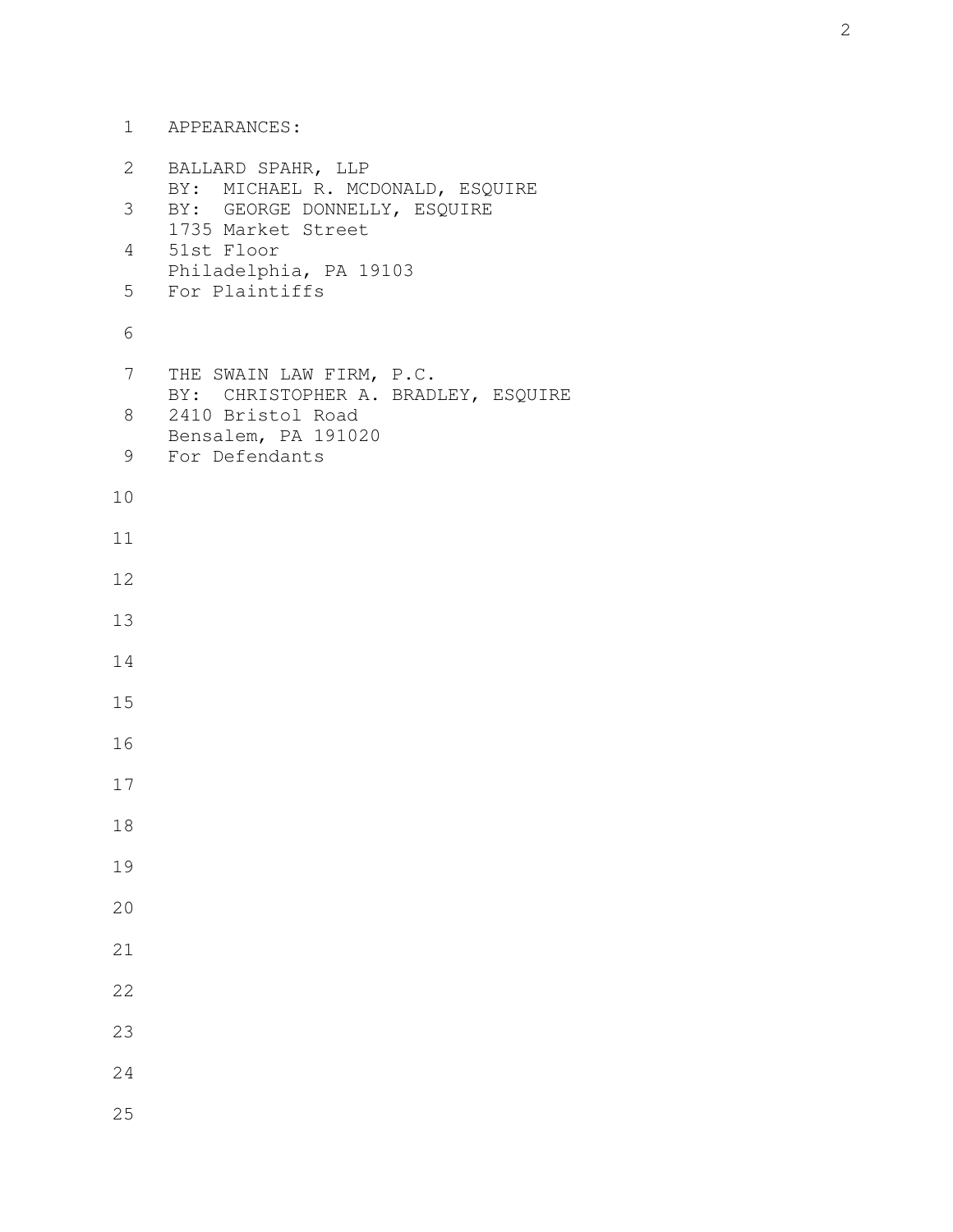1 THE COURT CRIER: Counsel, identify 2 yourself for the court and who you represent. 3 MR. DONNELLY: George Donnelly and Michael 4 McDonald for Plaintiffs. 5 MR. BRADLEY: Christopher Bradley for the 6 Defendants. 7 THE COURT: Counsel, you were telling me 8 this case is about tenants? 9 MR. DONNELLY: It's former tenants who 10 have a notorious property management 11 company that -- 12 THE COURT: Do you have to say notorious? 13 MR. DONNELLY: Yes. It is important --14 THE COURT: This is a discovery matter. 15 Let's just play it straight. It's a discovery 16 matter. All the rest of that comes out at 17 trial. Right now we are talking about 18 discovery. 19 MR. DONNELLY: Understood, Your Honor. 20 THE COURT: You are not talking about a 21 lot of tenants, you are talking about two. 22 MR. DONNELLY: We represent the same 23 Plaintiffs. 24 THE COURT: Why are you both representing 25 plaintiffs?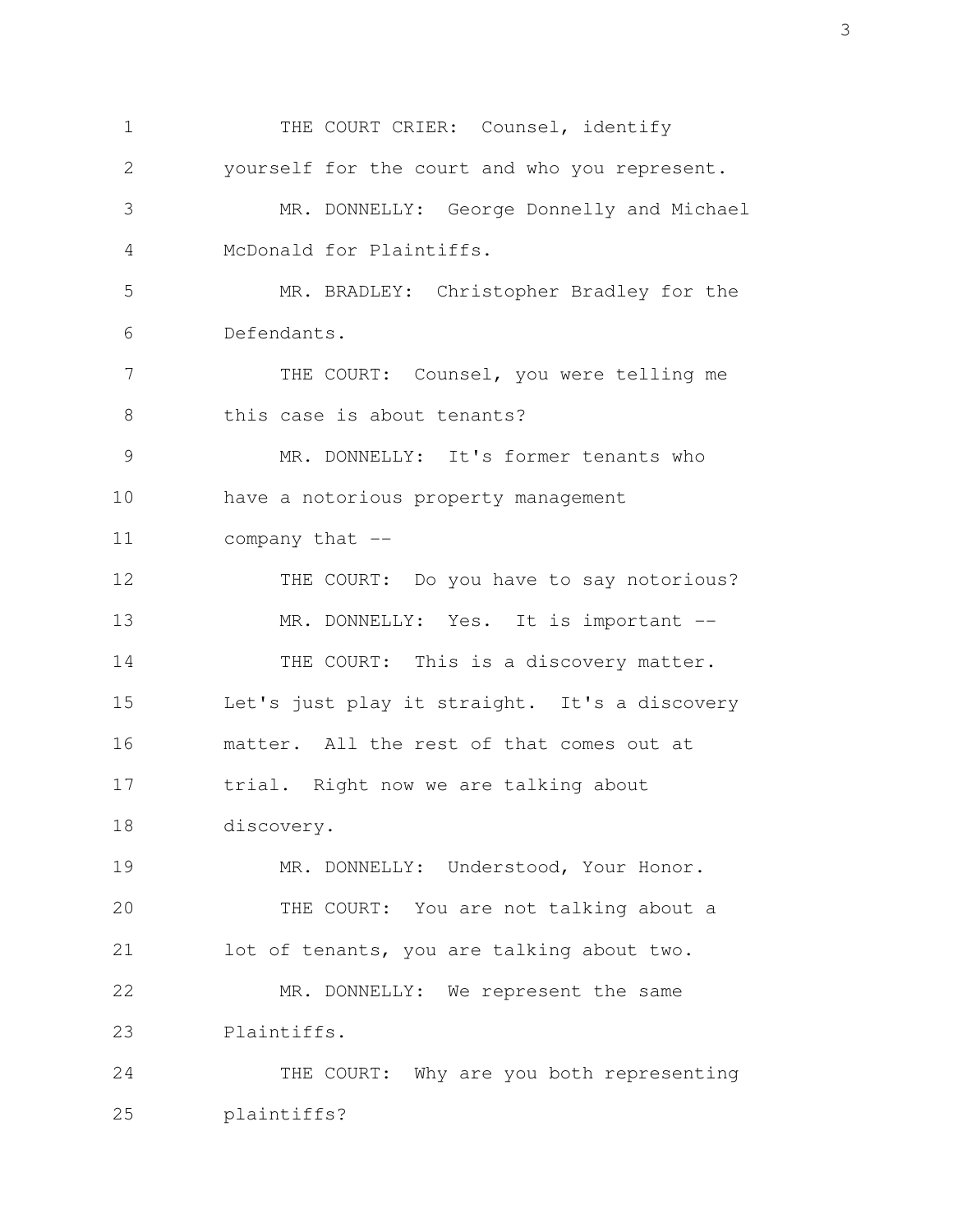1 MR. DONNELLY: They are a couple. They 2 are not in different properties. We always 3 have co-counsel on our cases. 4 THE COURT: Now, this is ABC -- and how 5 many defendants are there? 6 MR. DONNELLY: There are three defendants, 7 Your Honor. ABC Capital Investments, ABC 8 Capital Realty, and SAAT Investments, LLC. 9 THE COURT: All right. 10 Now, what we are talking about is motion 11 to strike objections. Are we talking about 12 document requests or are we talking about 13 interrogatories? 14 MR. DONNELLY: We are talking about both, 15 Your Honor. 16 THE COURT: Bring my attention to what it 17 is you are talking about? 18 MR. DONNELLY: So just very briefly, Your 19 Honor, we are talking about ten responses 20  $\qquad \qquad \text{to} \qquad -$ 21 THE COURT: Do you really think that is 22 good use of the Court's time to respond to ten 23 different responses. You all couldn't do this? 24 MR. DONNELLY: Your Honor, we tried to 25 work this out. We had a Motion to Compel in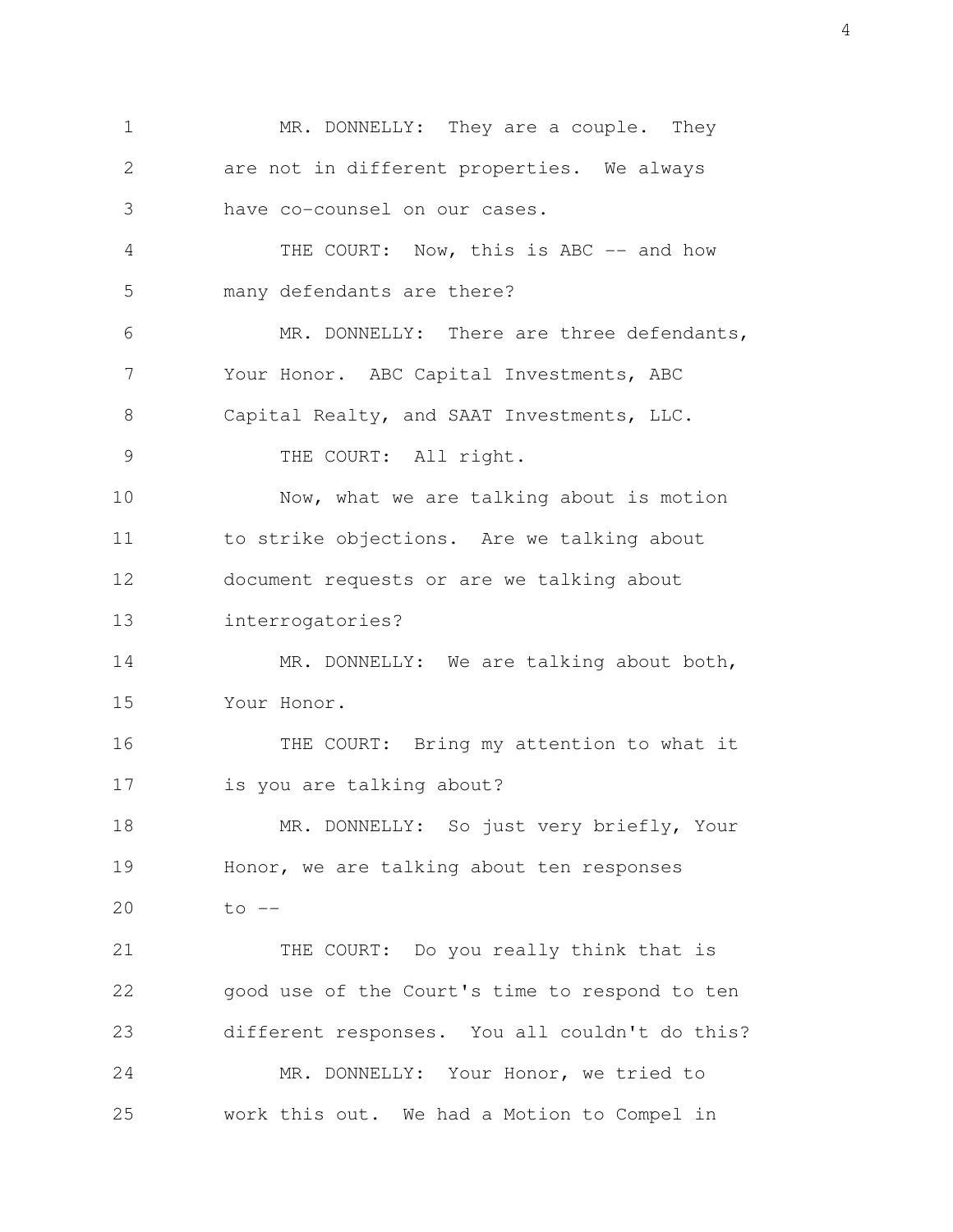1 January after they didn't respond to the first 2 request.

 3 They responded on February 11th, pursuant 4 to this Court Order for only two of the 5 defendants, ABC Capital Realty and SAAT 6 Investments. They never responded for ABC 7 Capital Investments.

 8 We then told them about deficiencies. We 9 gave them about two weeks to cure it, and they 10 didn't cure it. So we filed this motion the 11 same day they sent us new responses, which are 12 still deficient.

13 So we have tried to work this out, Your 14 Honor. I do understand it is a lot of requests 15 for documents and a lot of interrogatories, but 16 we have engaged in good faith efforts to try 17 and resolve this.

18 THE COURT: All right.

19 MR. DONNELLY: So the first response that 20 is deficient is for No. 2. I have their most 21 updated --

22 THE COURT: I don't have that information. 23 MR. DONNELLY: You can use my copy. 24 Again, we got this later the same day that 25 we filed this motion --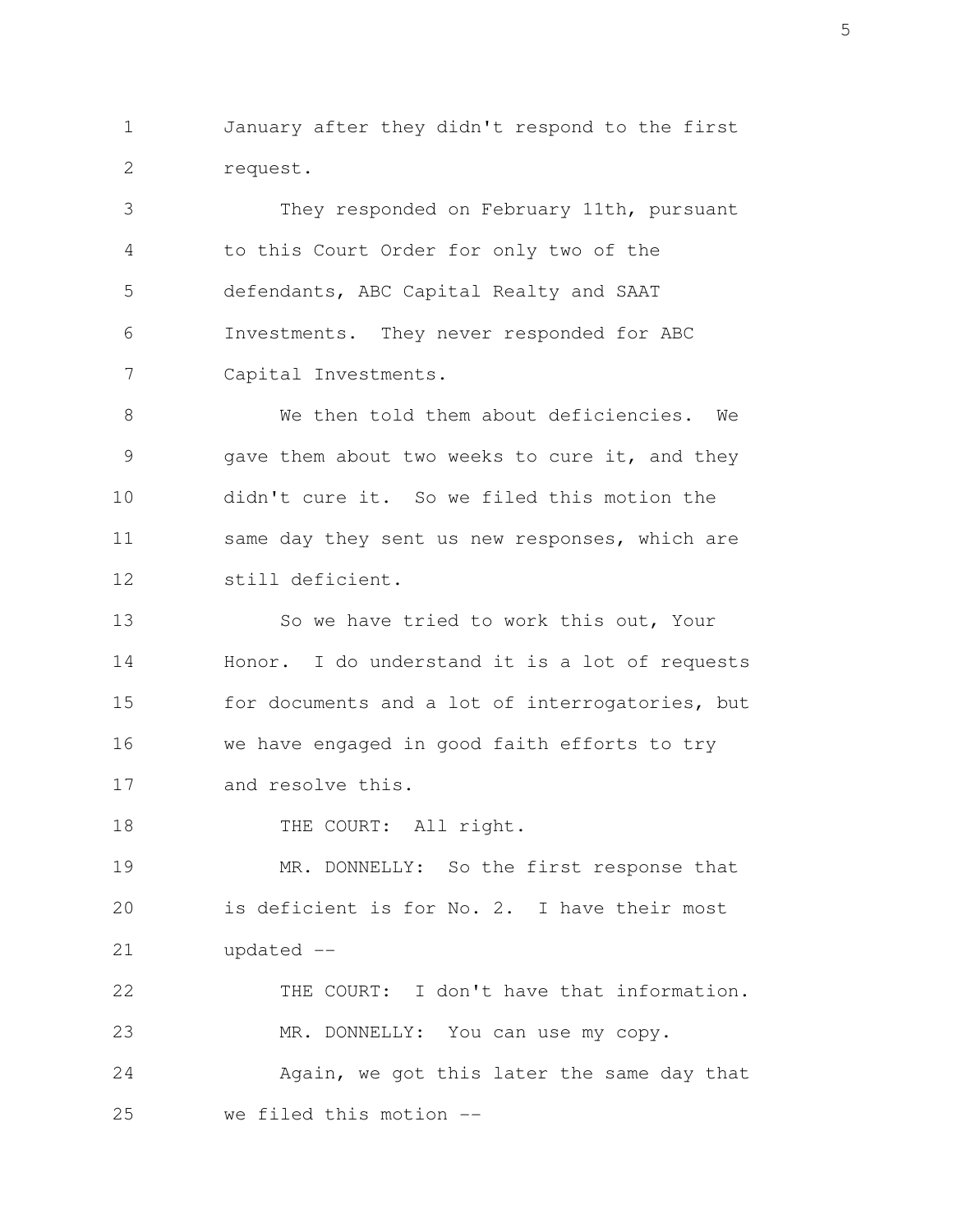1 THE COURT: No. 2?

 2 MR. DONNELLY: We are asking for any 3 communications relating to the property or the 4 Plaintiffs between you and any of the agents. 5 This case is about that property and the 6 Plaintiffs. It is about the upkeep of the 7 property and the business practices around the 8 property. They haven't provided us with any of 9 those communications. 10 THE COURT: All right. Any and all 11 communications relating to the property of 12 Plaintiffs between you and any agents or any 13 other entity or individual. 14 I'm gathering you think that is quite 15 reasonable. 16 MR. DONNELLY: We do, Your Honor, because  $17 - -$ 18 THE COURT: Let's look at that. How long 19 were these Plaintiffs tenants? 20 MR. DONNELLY: Two years. 21 MR. BRADLEY: About fifteen months. 22 THE COURT: Any communication involving 23 these Plaintiffs and this particular property 24 with anybody about anything; is that what you 25 are asking?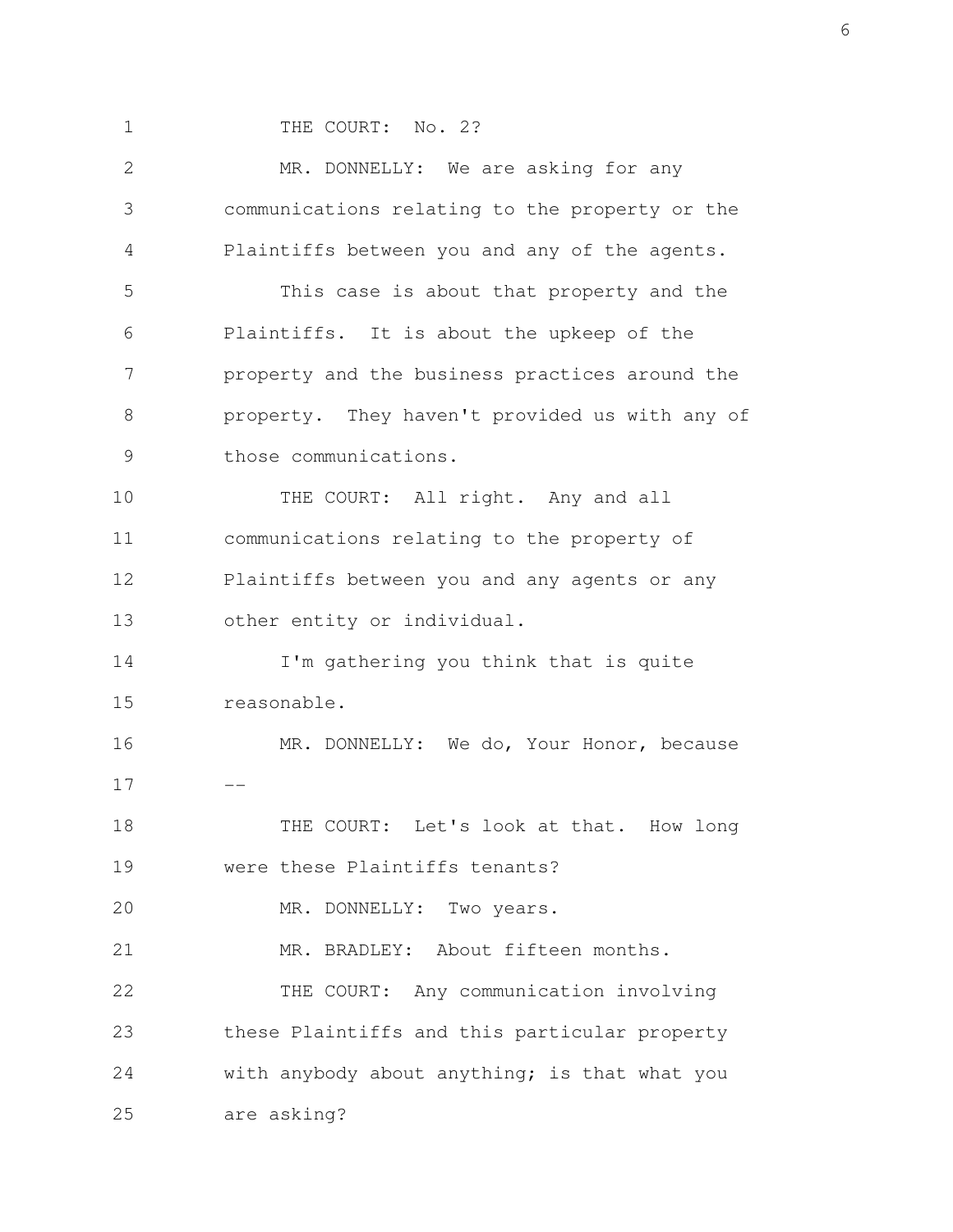1 MR. DONNELLY: Yes.

| $\mathbf{2}$  | THE COURT: That's any communication --          |
|---------------|-------------------------------------------------|
| 3             | MR. DONNELLY: Any communication --              |
| 4             | THE COURT: -- involving these particular        |
| 5             | people and this -- all right.                   |
| 6             | The guy that sweeps the property in front       |
| 7             | of the building, the plumber, any communication |
| 8             | involving anybody?                              |
| $\mathcal{G}$ | MR. DONNELLY: Your Honor, that is the           |
| 10            | entire crux of the case is that they didn't     |
| 11            | repair the property, and they have fraudulent   |
| 12            | business practices that pray on poor tenants.   |
| 13            | THE COURT: So -- so -- so you want them         |
| 14            | to basically give you any scrap of paper that   |
| 15            | ever relates to the property --                 |
| 16            | MR. DONNELLY: Yes.                              |
| 17            | THE COURT: -- or to those people?               |
| 18            | MR. DONNELLY: Yes.                              |
| 19            | THE COURT: How many years?                      |
| 20            | MR. DONNELLY: To know what the                  |
| 21            | property --                                     |
| 22            | THE COURT: How many years?                      |
| 23            | MR. DONNELLY: In other interrogatories we       |
| 24            | said since 2013. That is when they bought the   |
| 25            | property.                                       |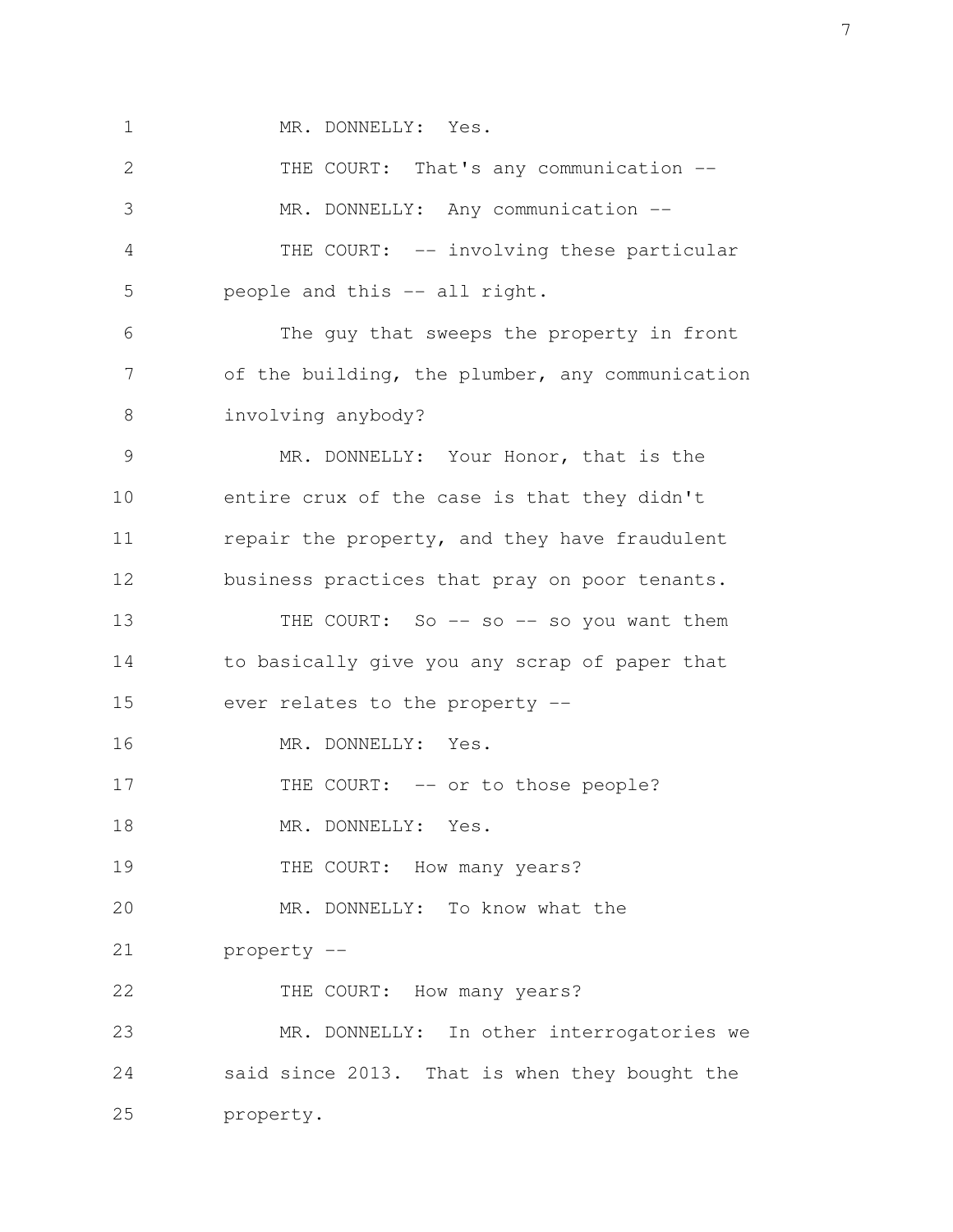1 THE COURT: When was the property built? 2 MR. DONNELLY: The property was built 3 before 1978.

 4 THE COURT: Anything from 1978 until 5 present day?

 6 MR. DONNELLY: Your Honor, if they don't 7 have documents before 2013, that makes sense. 8 THE COURT: I am only dealing with what 9 the statement says. Don't get the cart in

10 front of the horse. I am saying, the question 11 is rather broad. Why don't you narrow it down 12 a little bit.

13 MR. DONNELLY: That is fine, Your Honor. 14 THE COURT: No, it is not fine. You are 15 taking my time over here to deal with this and 16 I will deal with it. You could have done this 17 yourself. All I am saying to you is, the fact 18 remains, it's broad.

19 What do you really want to know?

20 MR. DONNELLY: We want to know all the 21 communications, Your Honor, from the time they 22 bought the property until the time the tenants 23 moved out.

24 THE COURT: Any communications with whom? 25 MR. DONNELLY: With anyone about the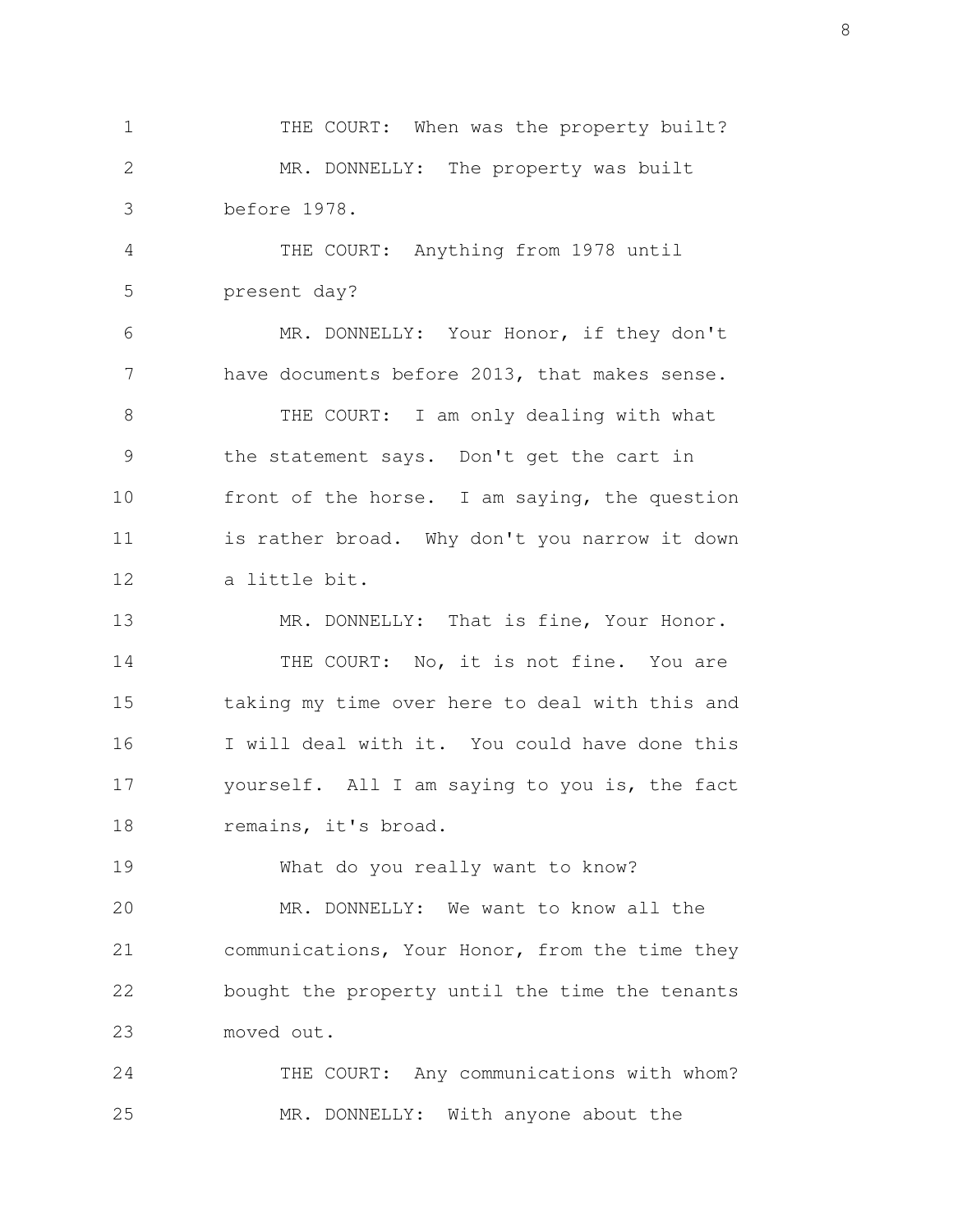1 property.

| $\mathbf{2}$  | THE COURT: Why?                                 |
|---------------|-------------------------------------------------|
| 3             | MR. DONNELLY: Again, any repair people.         |
| 4             | THE COURT: I understand -- I understand         |
| 5             | you, counsel.                                   |
| 6             | MR. DONNELLY: Okay.                             |
| 7             | THE COURT: However, everyone is not             |
| 8             | equal. It is such that -- let's parachute it    |
| $\mathcal{G}$ | down to the rough places and down on us. What   |
| 10            | I am saying to you is, what's the case about?   |
| 11            | Let's tailor narrowly as to what the case is    |
| 12            | about against this defendant and ask just that. |
| 13            | What is the case about?                         |
| 14            | MR. DONNELLY: Again, Your Honor, the case       |
| 15            | is about $--$                                   |
| 16            | THE COURT: If you say, again, I am going        |
| 17            | to get offended. Because you are acting like I  |
| 18            | can't understand you. No. You can't             |
| 19            | understand.                                     |
| 20            | MR. DONNELLY: Yes.                              |
| 21            | THE COURT: Stop sighing as though I don't       |
| 22            | get it. I have been doing this going on 25      |
| 23            | years. I know what I am doing.                  |
| 24            | MR. DONNELLY: Yes.                              |
| 25            | THE COURT: And you asked me to do this.         |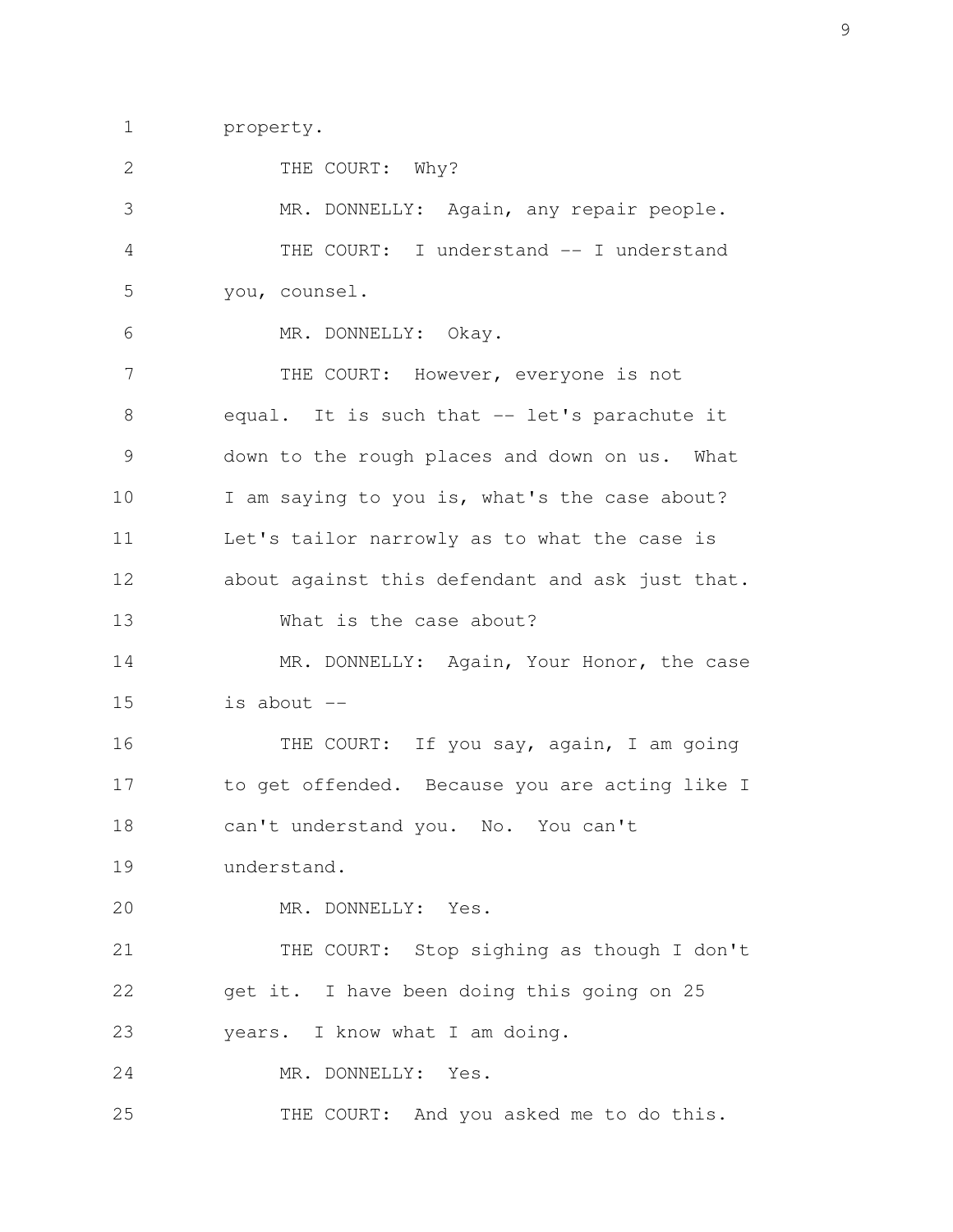1 Understand something, if I order you to get a 2 Discovery Master at \$500 an hour, you will 3 figure this out. But you figure you can drop 4 this in front of me, because it's me and it 5 doesn't cost you anything. You are going to 6 insult me. I am not going to allow you to 7 insult me, because you think you are smarter 8 than me. 9 MR. DONNELLY: No, Your Honor. 10 THE COURT: Again. 11 MR. DONNELLY: No, Your Honor. 12 THE COURT: Like I said, what is the case 13 about? 14 MR. DONNELLY: The case is about the 15 business practices of -- 16 THE COURT: No. That is too broad. 17 What do you mean the business practices? 18 What is your cause of action? 19 MR. DONNELLY: The cause of action is the 20 breach of contract. 21 THE COURT: There you go. 22 MR. DONNELLY: It's a tort wrongful 23 eviction. 24 THE COURT: There you go. 25 MR. DONNELLY: It's consumer protection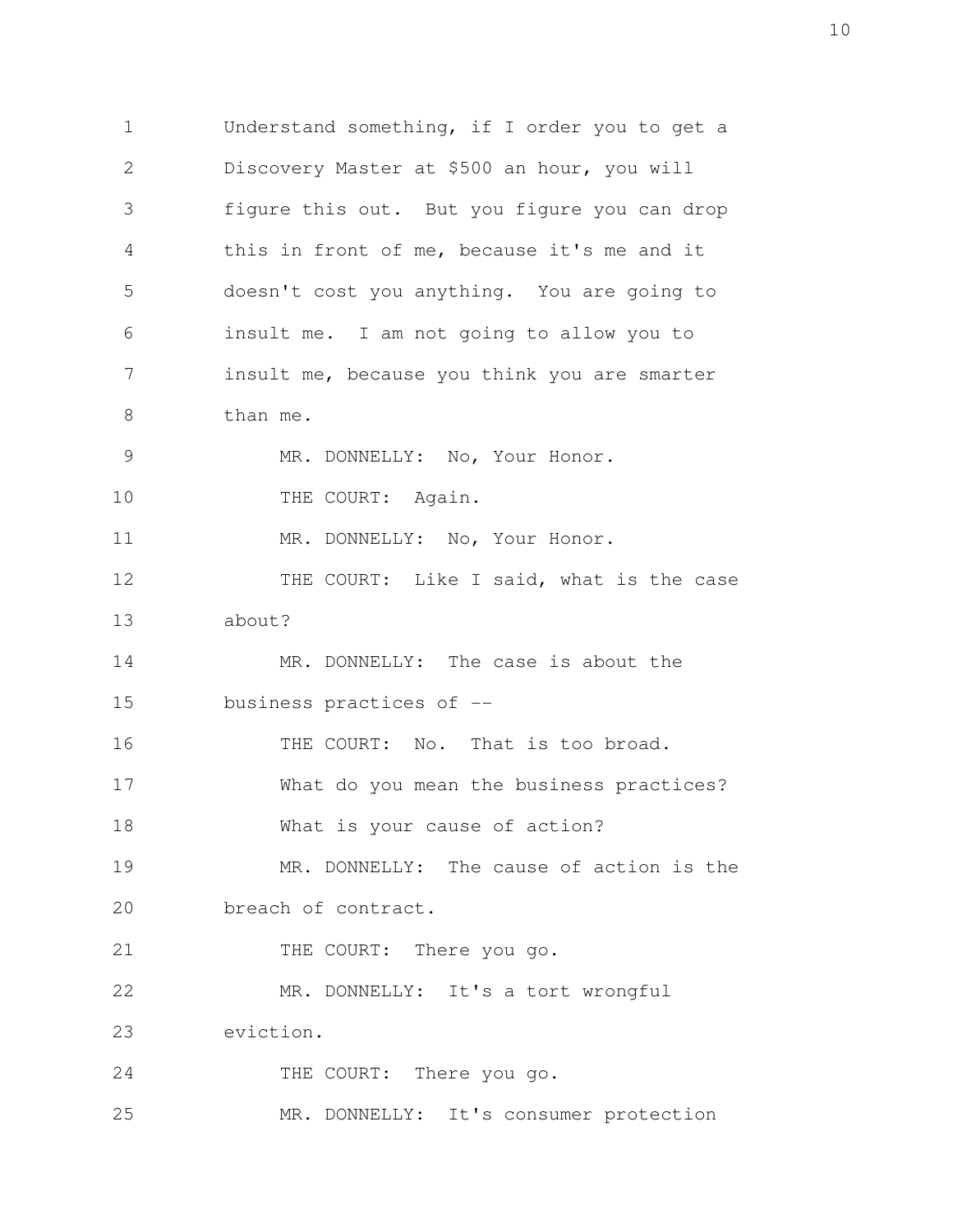1 law claim and unjust enrichment claim, Your 2 Honor. 3 THE COURT: What information do you want 4 from these people pertaining to the cause of 5 action? 6 What is the breach of contract you are 7 alleging? 8 MR. DONNELLY: The breach of contract 9 about the implied warranty of habitability. 10 That is directly related to the repairs of the 11 property -- 12 THE COURT: What was wrong with the 13 property? 14 MR. DONNELLY: So they have numerous open 15 code violations. There is raw sewage in the 16 basement. There was broken windows throughout 17 the property. When they moved in, there was a 18 fridge with raw food that had spoiled and gone 19 bad. There was broken handrails. There were 20 major plumbing issues with the water not 21 running. That is why we are asking for all 22 communication with repair folks to see what -- 23 THE COURT: That is not in this question. 24 You are alleging that there are numerous 25 unanswered repairs and request for repairs to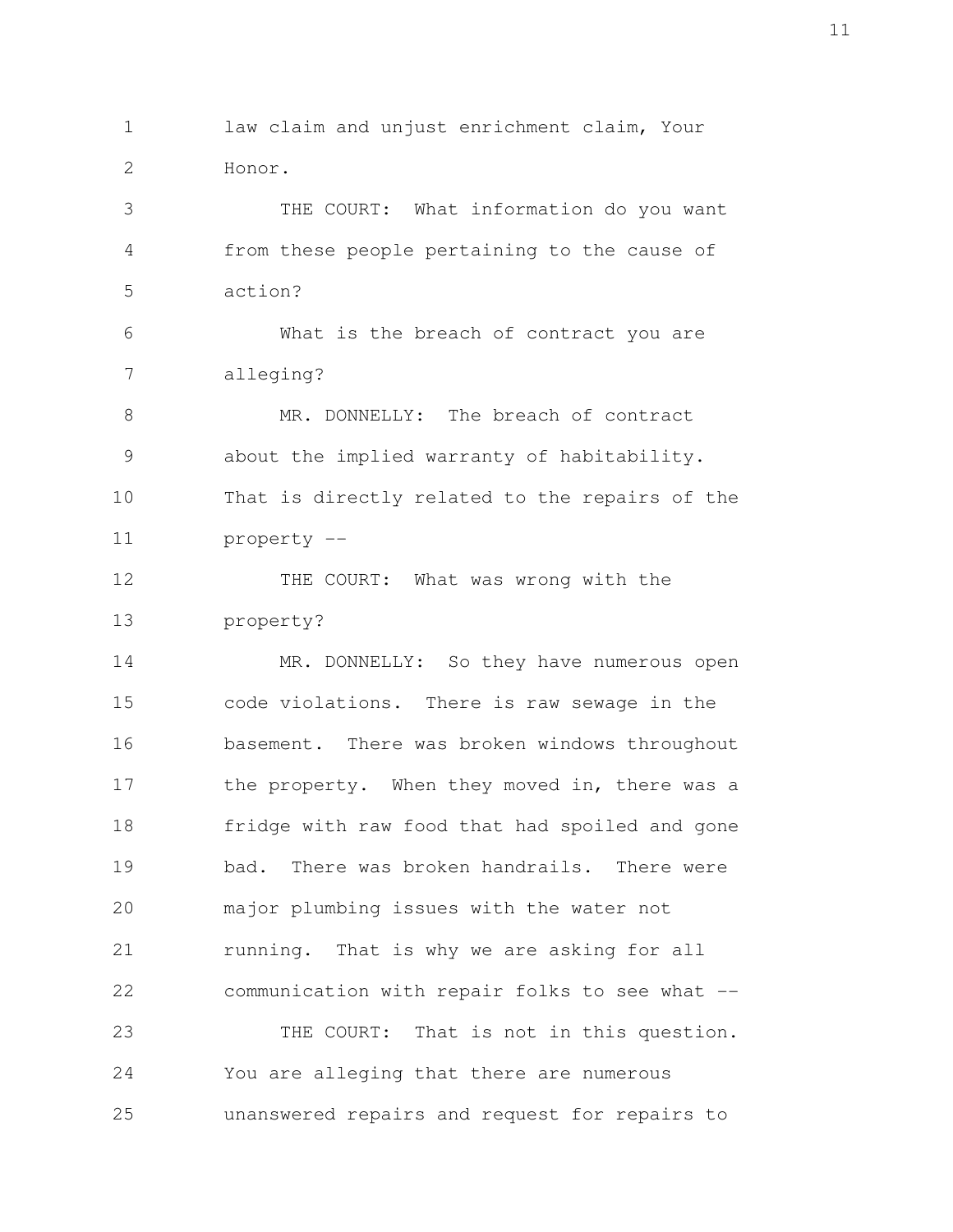1 the premise dating from the time of the

2 occupation of the property by your Plaintiff,

- 3 correct?
- 4 MR. DONNELLY: Yes.
- 5 THE COURT: And you want to know any and 6 all communications relative to those documented 7 problems with the property; is that right?
- 8 MR. DONNELLY: Yes, Your Honor.
- 9 THE COURT: That is pretty clear.
- 10 Why can't you respond to that?
- 11 MR. BRADLEY: Your Honor, I objected to
- 12 the language and what I thought was an overly
- 13 broad stated question.
- 14 THE COURT: Let me say this. Even though
- 15 that is not what he said, because that is not
- 16 what he said on paper, but that is what he
- 17 meant and you know what he meant.
- 18 MR. BRADLEY: Your Honor, if you read the
- 19 answer, without waiving the objection here are
- 20 the attached work orders and maintenance
- 21 records.
- 22 THE COURT: But that doesn't include 23 communications. That doesn't include e-mails, 24 phone calls, other kinds of communications.
- 25 MR. BRADLEY: The answer to that question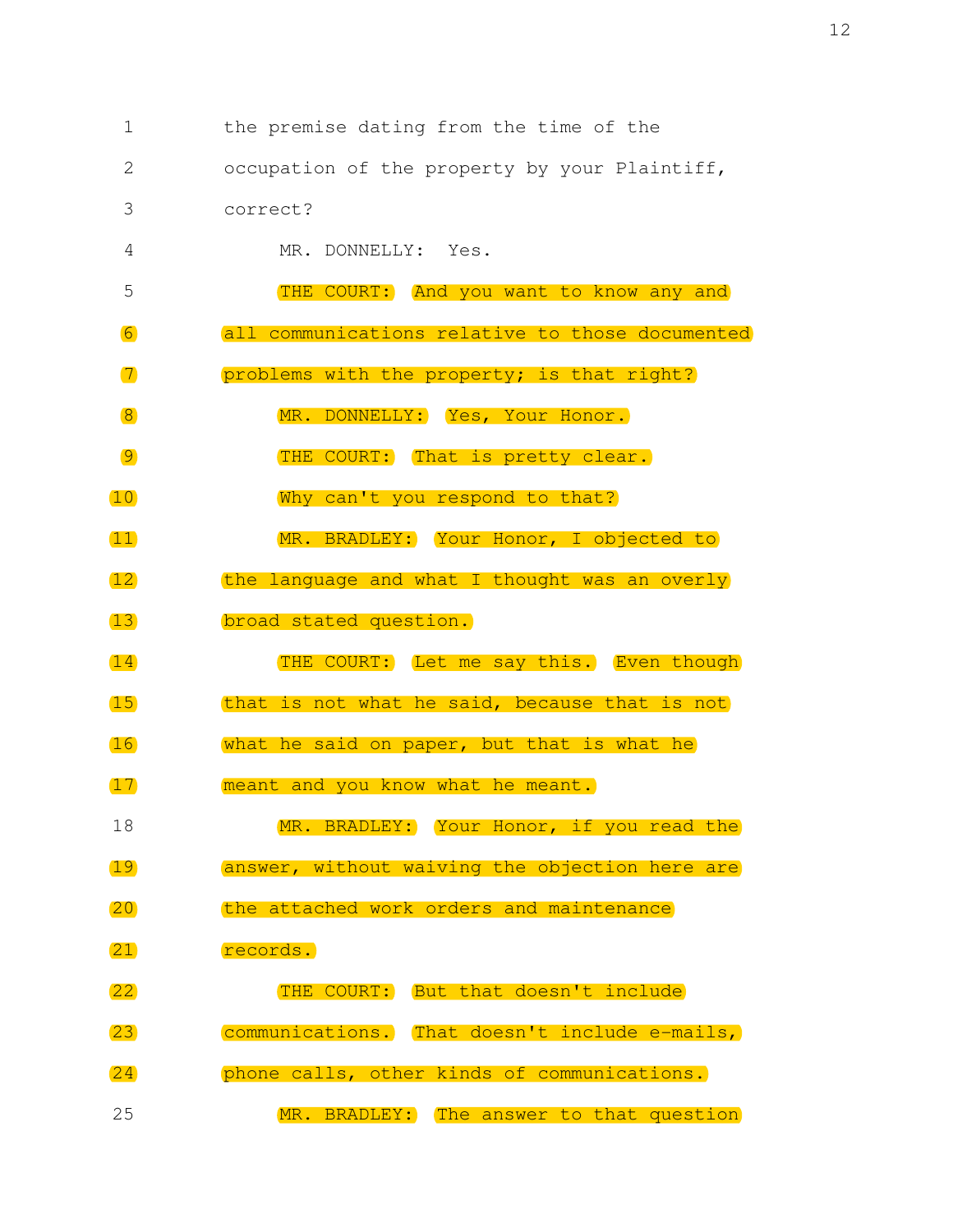| 1                  | is, there is not --                             |
|--------------------|-------------------------------------------------|
| $\overline{2}$     | THE COURT: I would like counsel to              |
| 3                  | rephrase the question and then I would like you |
| $\vert 4 \vert$    | respond to the question. I want him to be very  |
| 5                  | specific.                                       |
| 6                  | What kind of repairs are you talking about      |
| $\boxed{7}$        | specifically?                                   |
| $\sqrt{8}$         | What did your client complain about?            |
| $\overline{9}$     | What did they complain about?                   |
| 10                 | MR. DONNELLY: They complained about the         |
| $\boxed{11}$       | (lack of running water, sewage in the basement, |
| $\overline{12}$    | broken handrails, broken windows.               |
| 13)                | THE COURT: All right. Those are very            |
| 14                 | specific complaints. You just talked about      |
| 15                 | work orders.                                    |
| 16                 | Did your client receive the complaint?          |
| 17                 | Does your client acknowledge that they          |
| 18                 | were aware of the complaint?                    |
| 19                 | MR. BRADLEY: To the extent that the work        |
| (20)               | orders would reflect what --                    |
| (21)               | THE COURT: I am saying --                       |
| $\left( 22\right)$ | MR. BRADLEY: Can I take one second to           |
| $\boxed{23}$       | broaden the view of this case.                  |
| 24                 | ABC Capital Investments has no interest to      |
| $\overline{25}$    | the property or the management of the property. |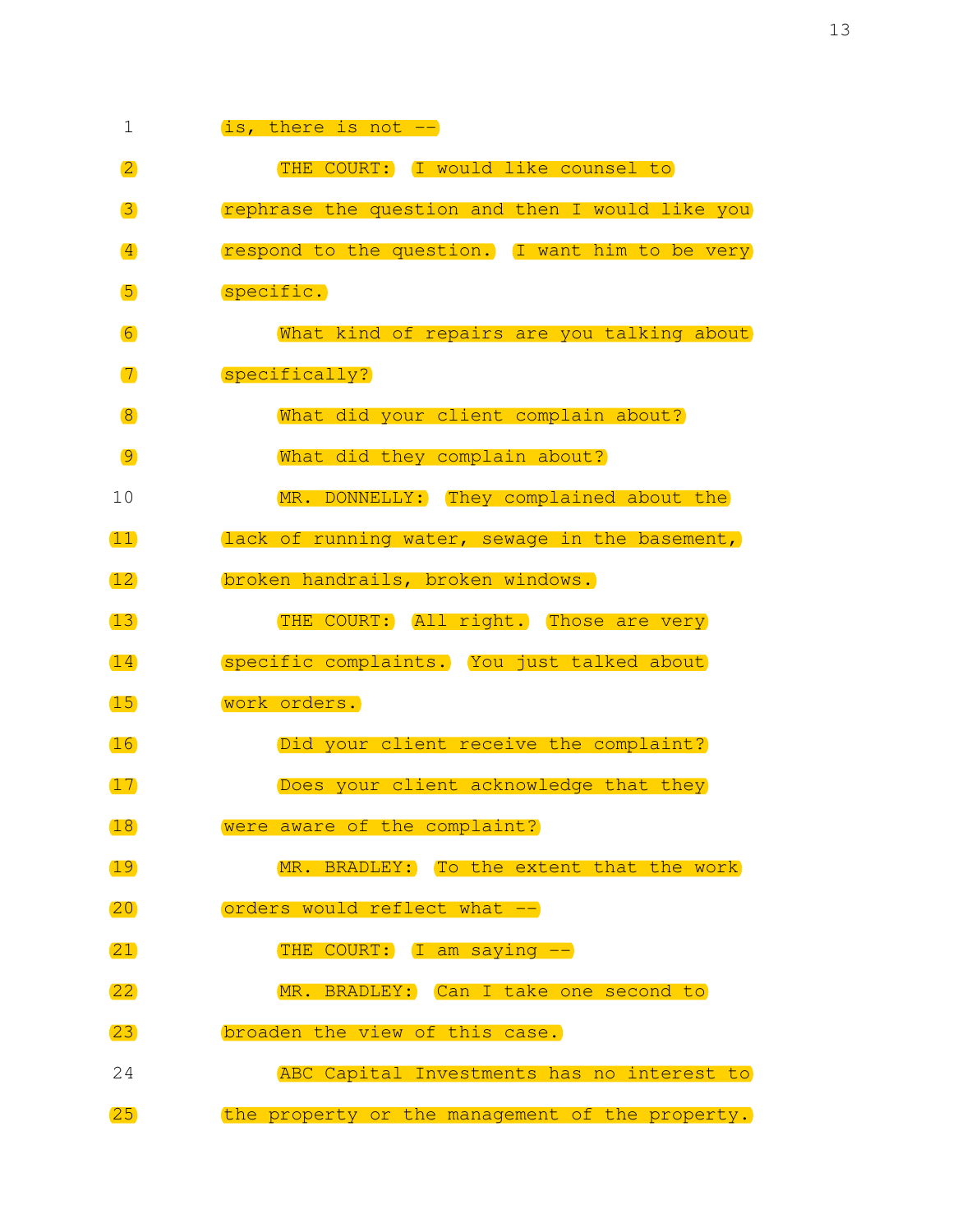| $\mathbf 1$       | The property is owned by SAAT Investments and   |
|-------------------|-------------------------------------------------|
| $\overline{2}$    | it's managed by ABC Capital Realty. ABC         |
| 3                 | Capital Realty during the time frame of this    |
| $\vert 4 \vert$   | tenancy --                                      |
| 5                 | THE COURT: Who do you represent?                |
| 6                 | MR. BRADLEY: I represent all of the             |
| $\boxed{7}$       | Defendants.                                     |
| $\sqrt{8}$        | THE COURT: Okay. So you figure out which        |
| $\overline{9}$    | one was responsible.                            |
| 10                | MR. BRADLEY: ABC Capital Realty, Your           |
| $\overline{11}$   | Honor, during this time frame managed over 580  |
| 12                | properties.                                     |
| 13                | THE COURT: And that means exactly what?         |
| 14                | MR. BRADLEY: That means I am not going to       |
| 15                | be able to provide the specific phone           |
| 16                | calls that were --                              |
| 17                | THE COURT: Of course, you are. We are           |
| 18                | only talking about this one.                    |
| 19                | MR. BRADLEY: Right. To the extent that          |
| (20)              | the work orders reflect what was complained     |
| (21)              | about and the work --                           |
| $\overline{22}$   | THE COURT: Go through your files and make       |
| $\left(23\right)$ | your client say he doesn't have anything. If    |
| 24)               | he is saying that -- and I trust that you       |
| $\overline{25}$   | believe him when he says that, and I trust that |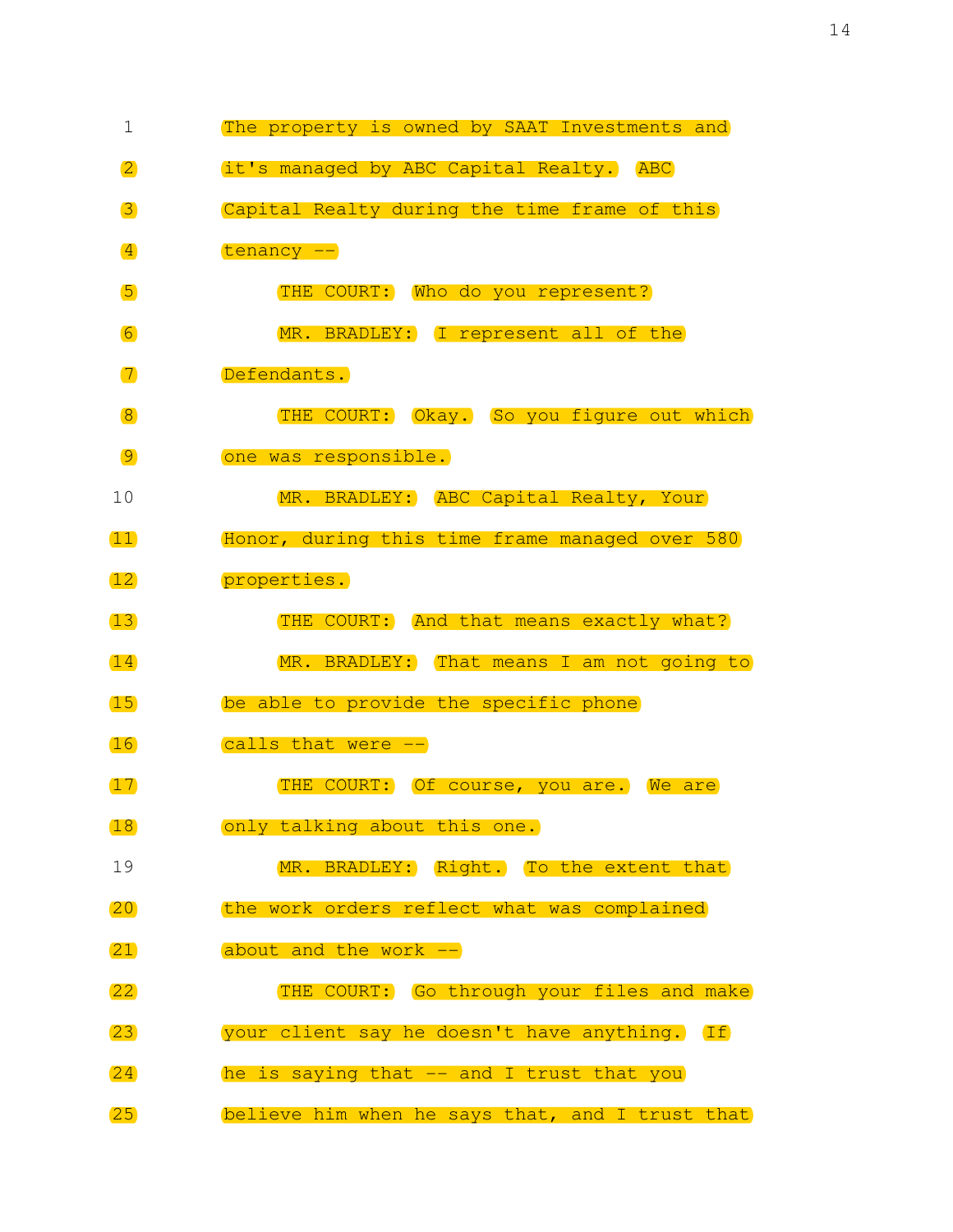1 you are willing to put your law license on the 2 **2** record and on the line to pass that information 3 over to counsel, understanding that it better 4 be true. If you pass on information you don't 5 know to be true, your client pays your bill, 6 and you will probably get suspended. I suspect 7 that you are going to make sure that your 8 68 client says, I don't have any information and 9 that you agree he doesn't have any information 10 or that you believe that.

11 MR. BRADLEY: Your Honor, I have been an 12 officer of this court for 20 plus years -- 13 THE COURT: I am saying, do you believe 14 that your client really means that? To simply

15 say he doesn't have any information -- I don't 16 know what he has or not -- I think you need to 17 question him about it and make sure he really 18 doesn't have any information.

19 MR. BRADLEY: Your Honor, I am not trying 20 to play games with discovery requests. We 21 actually litigated a similar case prior to 22 this. I think I know exactly what my client 23 can get. I am trying to provide it.

24 Now, the questions are overly broad. In 25 my opinion they are completely irrelevant in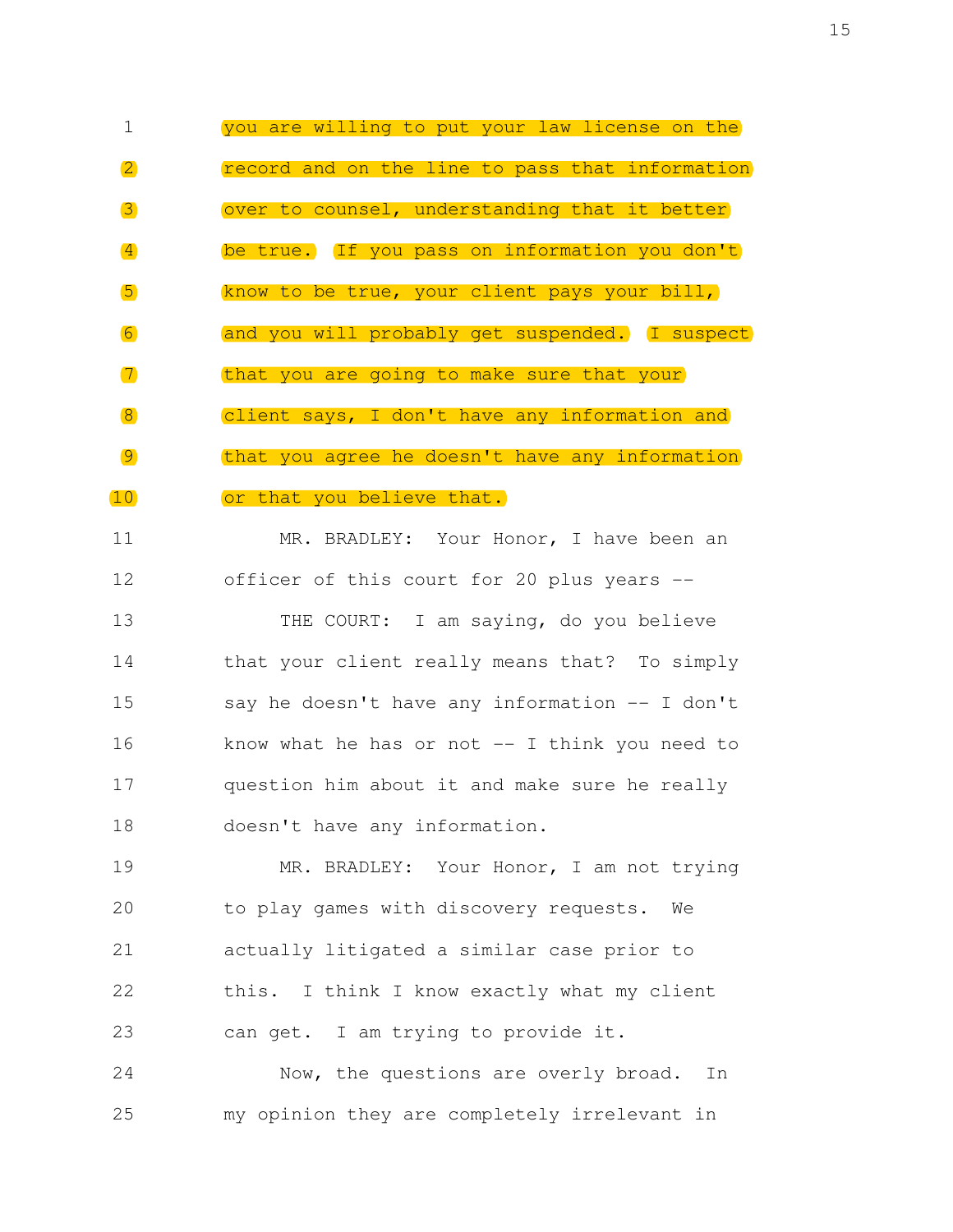1 certain areas, but I have provided what I have 2 spoken to my client about in terms of what we 3 have responded to the requests. I am putting 4 myself at the mercy of the Court, Your Honor. 5 I did my best to respond. I am not playing 6 games. 7 THE COURT: I don't think I accused you of 8 playing games. 9 MR. BRADLEY: I am not sure why you 10 brought up my law license, Your Honor. 11 THE COURT: What you told me, what your 12 client can't respond to -- I don't know what 13 **I** your client can respond to or not. I trust 14 that you will be sure that your client really 15 can't respond to that for you to just 16 cavalierly throw it out there like what your 17 client can't do. I know what your client can 18 do. Your client was able to take their money 19 on a regular basis. If your client takes their 20 money on a regular basis, thereby can respond 21 to questions. Manage 500 properties, I don't  $(22)$  know whether they know anything about it  $(1)$ 23 am not saying -- I am not accusing you of 24 playing games, but I suggest you really find 25 **but if they know anything or not.** Find out.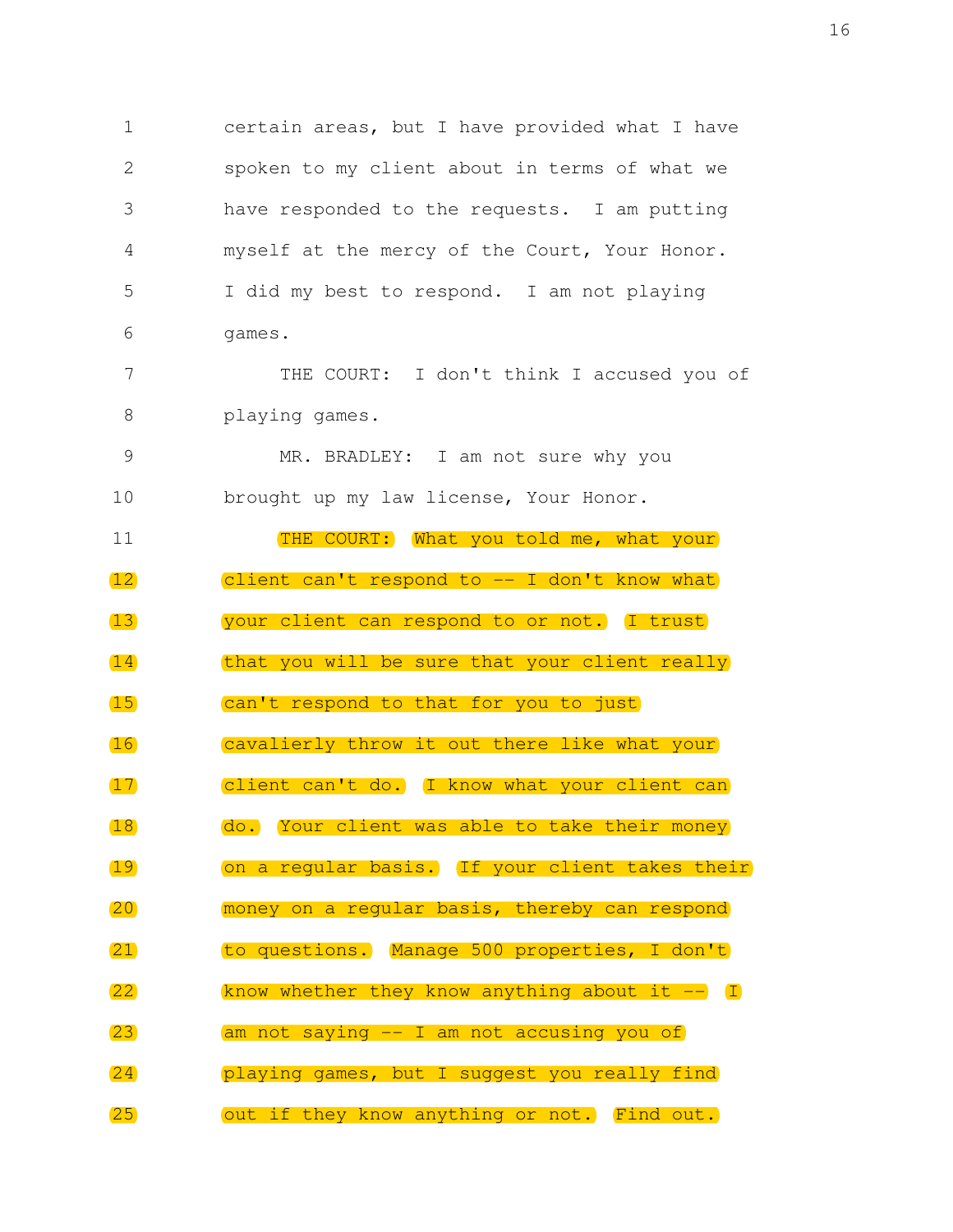## 1 If you make that representation, fine, but it 2 didn't sound like you --

 3 MR. BRADLEY: Your Honor, I represented 4 this client for a period of time. I know the 5 business practices. I know how the records are 6 kept. I went through the requests with my 7 client, and I provided the information that I 8 was able to obtain from my client. I am not 9 sure if I was cavalier or if I gave the 10 impression that I was trying not to -- 11 THE COURT: Counsel, why don't we move on. 12 I don't want to say something inappropriate 13 that you are going to regret. I don't want to 14 say anything I will regret. I find you both 15 offensive, quite honestly. I think it's 16 because you all are smacking one another upside 17 the head so much that you are not listening to 18 one another. This really is not that 19 complicated. I am saying to you, rephrase your 20 answer such that he can't wiggle out of it. 21 Rephrase your question so he can't wiggle out 22 of it. 23 We talked about the fact that he mentioned

24 work orders. The fact that did not include 25 communication, does that mean were there phone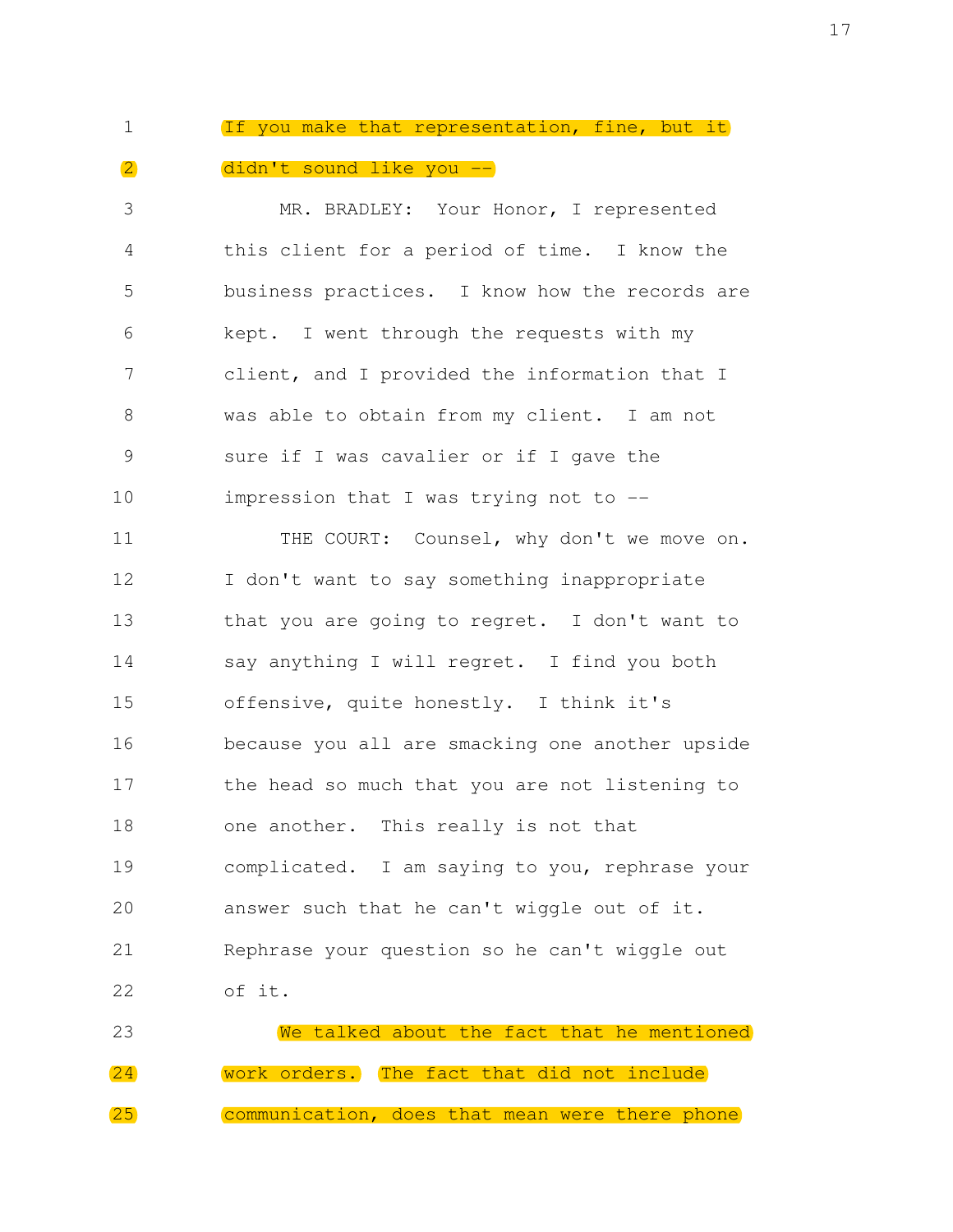| $\mathbf 1$                      | calls? I don't know. He suggested they          |
|----------------------------------|-------------------------------------------------|
| $\overline{2}$                   | wouldn't remember phone calls or anything of    |
| 3                                | that nature. I don't know why not. Are you      |
| $\left  4 \right\rangle$         | saying that they don't record phone calls?      |
| 5                                | MR. BRADLEY: They don't record phone            |
| $\begin{array}{c} 6 \end{array}$ | calls. And as far as I know, there were no      |
| $\boxed{7}$                      | notes taken in conjunction with complaints that |
| $\sqrt{8}$                       | $are$ $-$                                       |
| $\mathcal{G}$                    | THE COURT: I suggest you say that. If           |
| 10                               | you are saying there are no phone calls, they   |
| $\mathbf{11}$                    | don't make reference to when complaints are     |
| 12)                              | called in that don't result in a work order,    |
| 13)                              | you are saying they don't record that. Okay.    |
| 14                               | If that is what you are saying. I hope that is  |
| 15                               | true.                                           |
| 16                               | Do you understand that?                         |
| 17                               | MR. DONNELLY: I understand, Your Honor.         |
| 18                               | THE COURT: Those are communications             |
| 19                               | unless -- in fact he is telling you, unless it  |
| 20                               | results in a work order, there is no record of  |
| 21                               | it. Do you agree with that?                     |
| 22                               | MR. DONNELLY: Just to be clear, the work        |
| 23                               | orders referenced in this, we never received    |
| 24                               | those either. So that -- just on the very       |
| 25                               | specific issue of work orders, we didn't get    |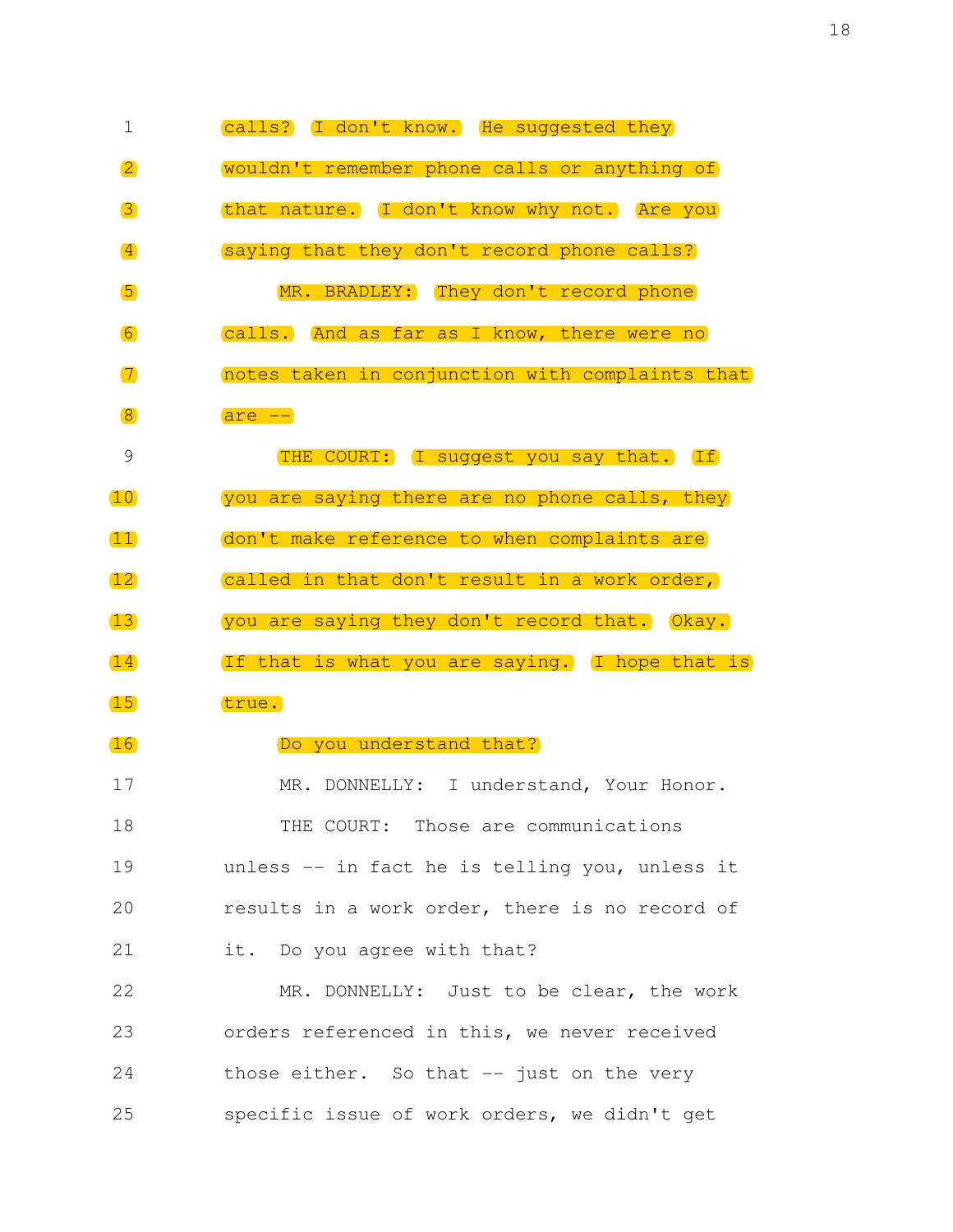1 any work orders for this case. 2 THE COURT: Well, it says, see attached 3 lease and work orders. 4 MR. DONNELLY: Right. 5 THE COURT: You didn't attach the work 6 orders? 7 MR. BRADLEY: I did. 8 THE COURT: Well, you both can't be right. 9 MR. DONNELLY: We can work that out, Your 10 Honor. 11 THE COURT: Okay. 12 What is next? 13 MR. DONNELLY: The next is, No. 3, which  $14$  is  $-$ 15 THE COURT: Any and all documents relating 16 to any repairs or improvements made at the 17 property, including, but not limited to, 18 request, responses, receipts, invoices or work 19 orders. 20 Answer: Calls for discovery of material 21 that is irrelevant and/or otherwise outside the 22 scope of that allowed under the applicable 23 rules of Civil Procedure. Without waiving this 24 objection, see attached work orders and records 25 relevant to Plaintiffs' tenancy.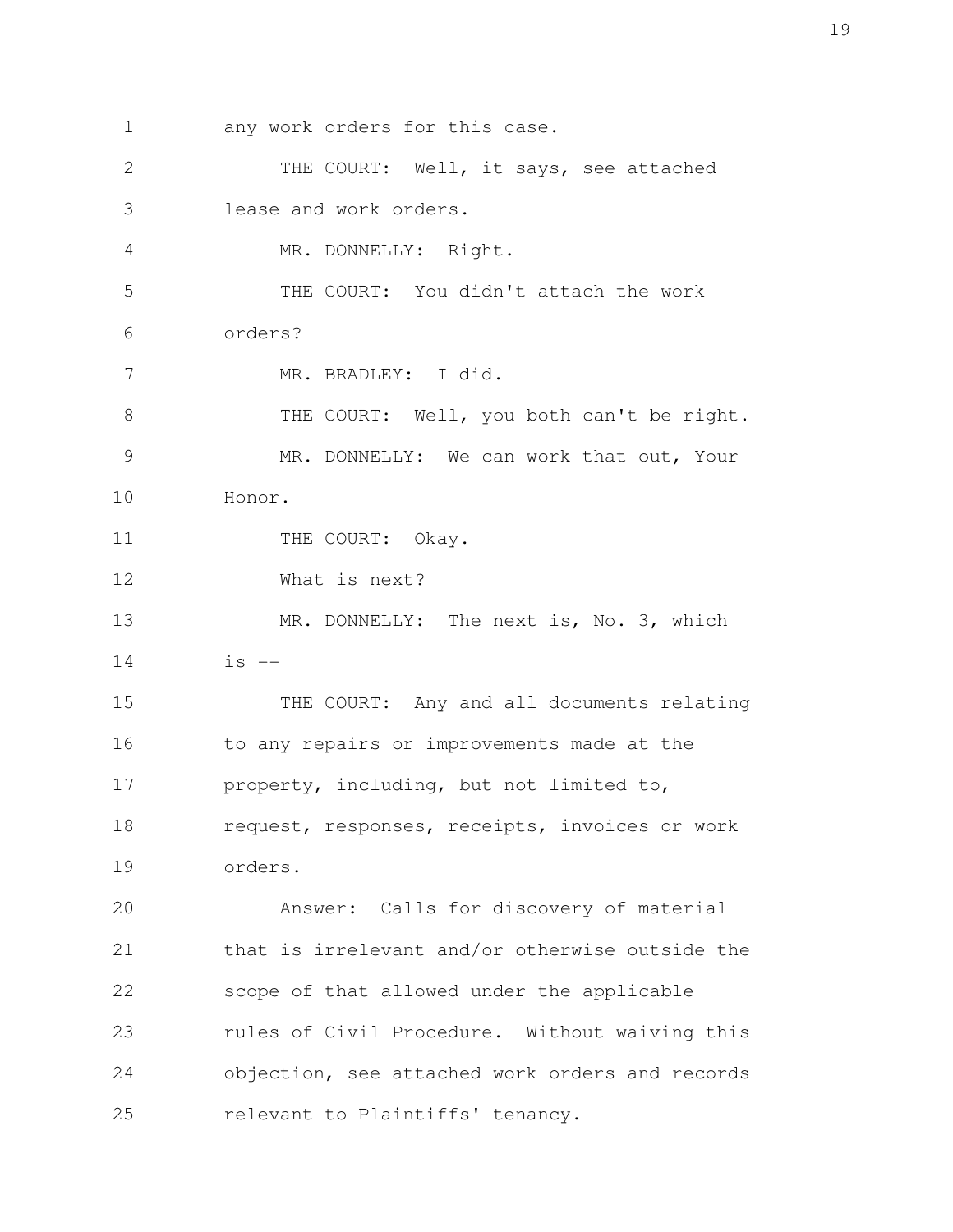| $\mathbf 1$     | Counsel says he attached work orders. You       |
|-----------------|-------------------------------------------------|
| 2               | are saying that they were not there.            |
| 3               | MR. DONNELLY: That is something we can          |
| 4               | work out. I am sure we can work that out.       |
| 5               | THE COURT: Does that mean you have no           |
| 6               | requests regarding No. 3?                       |
| 7               | MR. DONNELLY: If they have other                |
| 8               | documents related to repairs at the property,   |
| 9               | we want those documents.                        |
| 10              | THE COURT: Again, and I realize counsel         |
| $\boxed{11}$    | you act like you don't want to hear this, but I |
| 12              | will tell you anyway, I want you to             |
| 13              | specifically say, unless it results in a work   |
| 14)             | order, there is no records. That is what you    |
| 15              | told me.                                        |
| 16)             | MR. BRADLEY: That is my understanding,          |
| 17              | Your Honor.                                     |
| 18              | THE COURT: Now, you are backing up. I am        |
| 19              | saying you told me there are no documents,      |
| (20)            | there are no notes, unless it results in a work |
| $\overline{21}$ | order. You are saying there is nothing in the   |
| $\overline{22}$ | file. I got you. I hope that is true. But I     |
| $\overline{23}$ | want you to say that.                           |
| (24)            | MR. BRADLEY: Okay.                              |
| 25              | THE COURT: I want you to check with your        |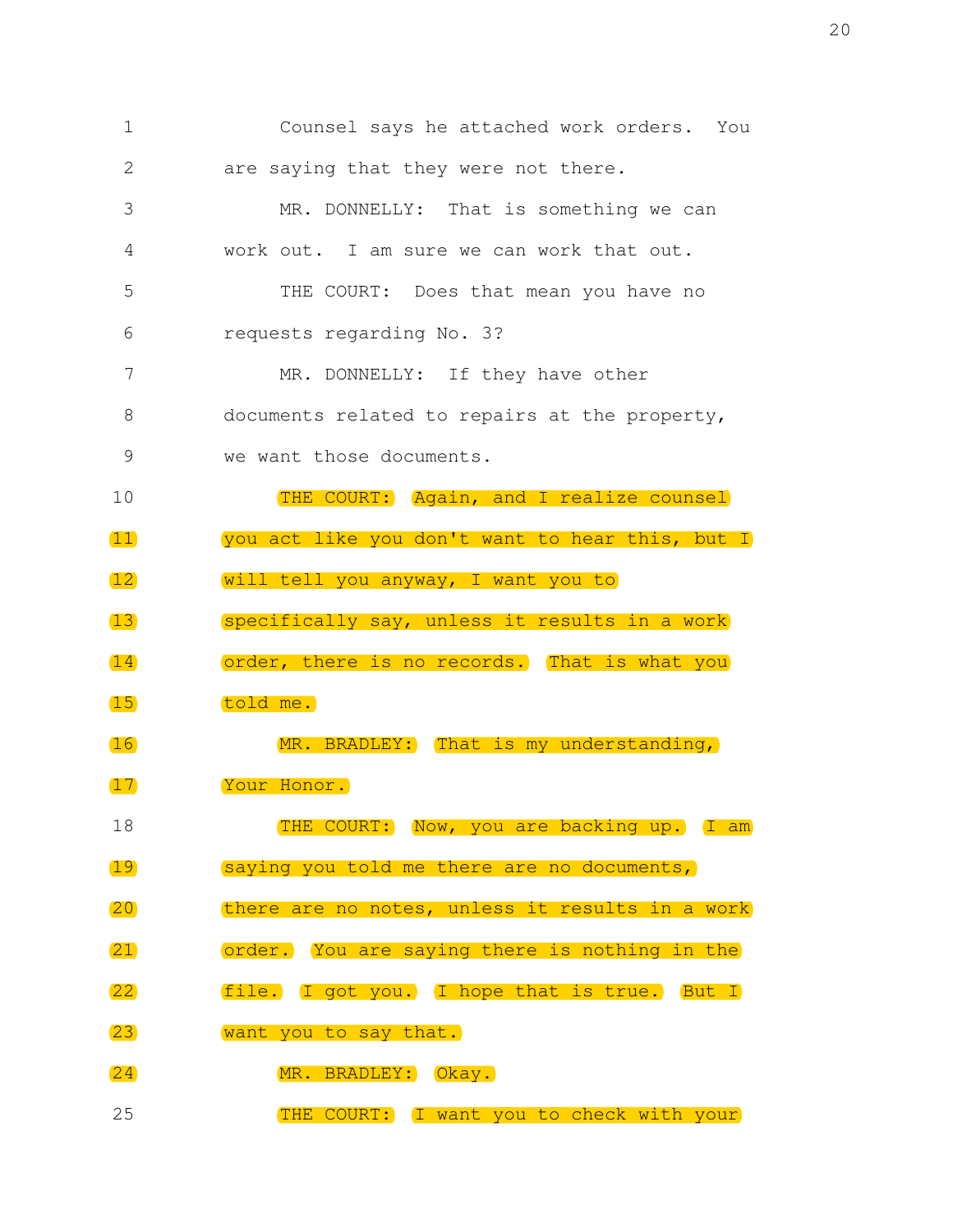1 client and if they still say that, that is the 2 answer. 3 MR. BRADLEY: I can still preserve my 4 objection to the scope -- 5 THE COURT: No. I am overruling that. 6 **There is nothing objectionable about that**  7 question. 8 What I am saying to you is, you told him, 9 talking about your colleague on the other side 10 of the podium there, everything in response to 11 that question was contained in the attached 12 work orders and records. You said you never 13 got it. You work that out. 14 Again, that is always premise on the 15 assertion that counsel made that nothing is 16 kept unless it results in a work order. 17 MR. BRADLEY: I was just trying to 18 clarify, Your Honor, because I am unclear. Am 19 I correct, at the point in time the tenancy 20 took place or is it the time -- 21 THE COURT: We are talking about the 22 tenancy in question, which is the subject of 23 the lawsuit. I don't believe it is necessary 24 to go back to prior tenancy. From 2013, 25 counsel said, in your client's file there is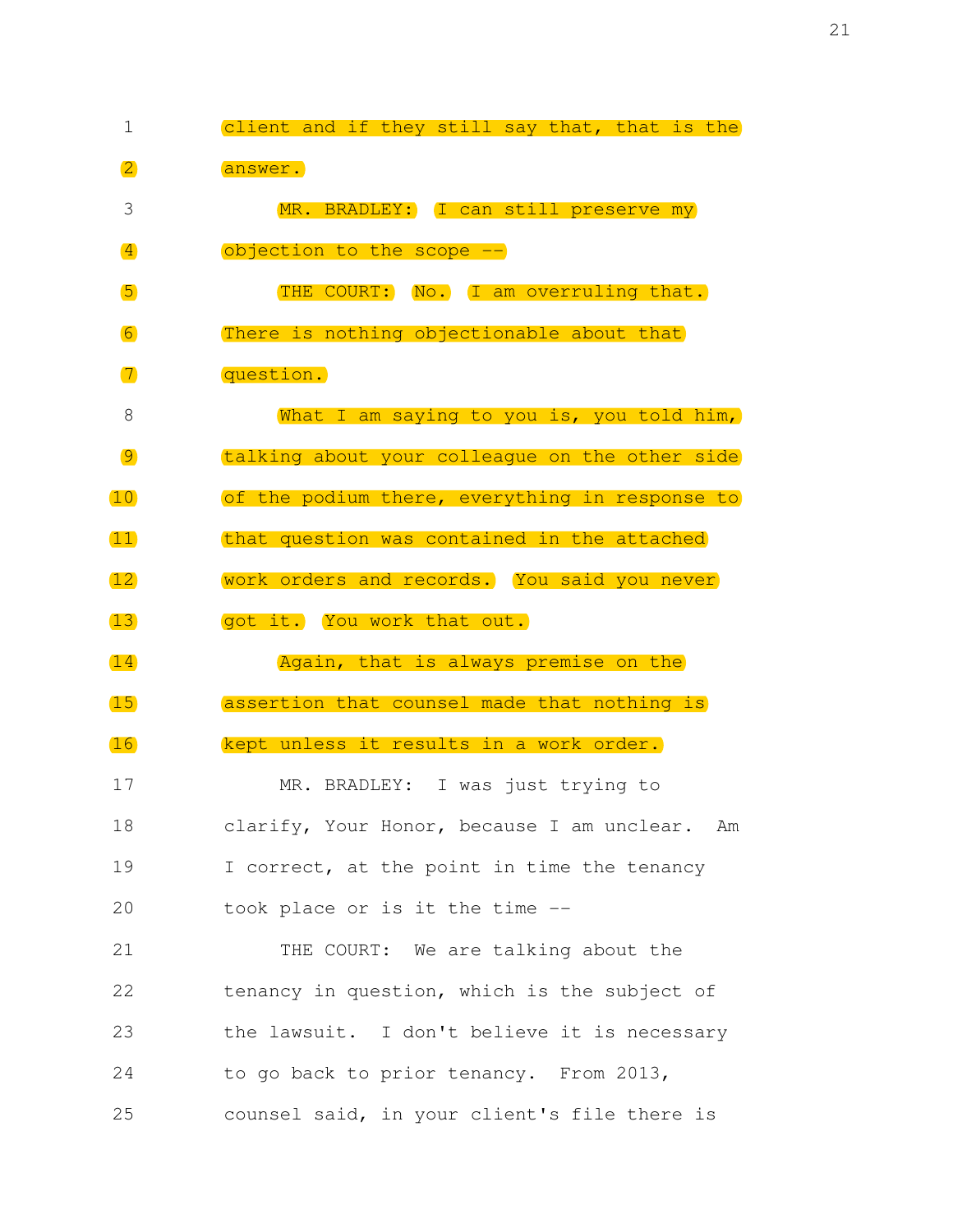1 nothing in the record unless at the time that 2 they decided to issue a work order that was 3 done. You are saying, there is no records, 4 communications, no e-mails, there is nothing 5 there unless you see it reflected around the 6 subject of a work order. 7 I want him to respond to that and I hope 8 that is true. 9 What is next? 10 MR. DONNELLY: No. 4. To be provided -- 11 THE COURT: Any and all rental license and 12 applications, therefor, Certificates of Rental 13 Suitability, lead free certificates -- I don't 14 know what that means -- lead safe --15 MR. DONNELLY: Lead safe. 16 THE COURT: -- lead safe certificate and 17 any and other documentation required by the 18 Philadelphia Code or any other law regarding 19 residential leases related to the property. To 20 be provided. They will be provided. 21 What else? 22 MR. DONNELLY: No. 9, Your Honor. I think 23 this is going to be a point of contention -- 24 THE COURT: More so than what we've 25 already talked about?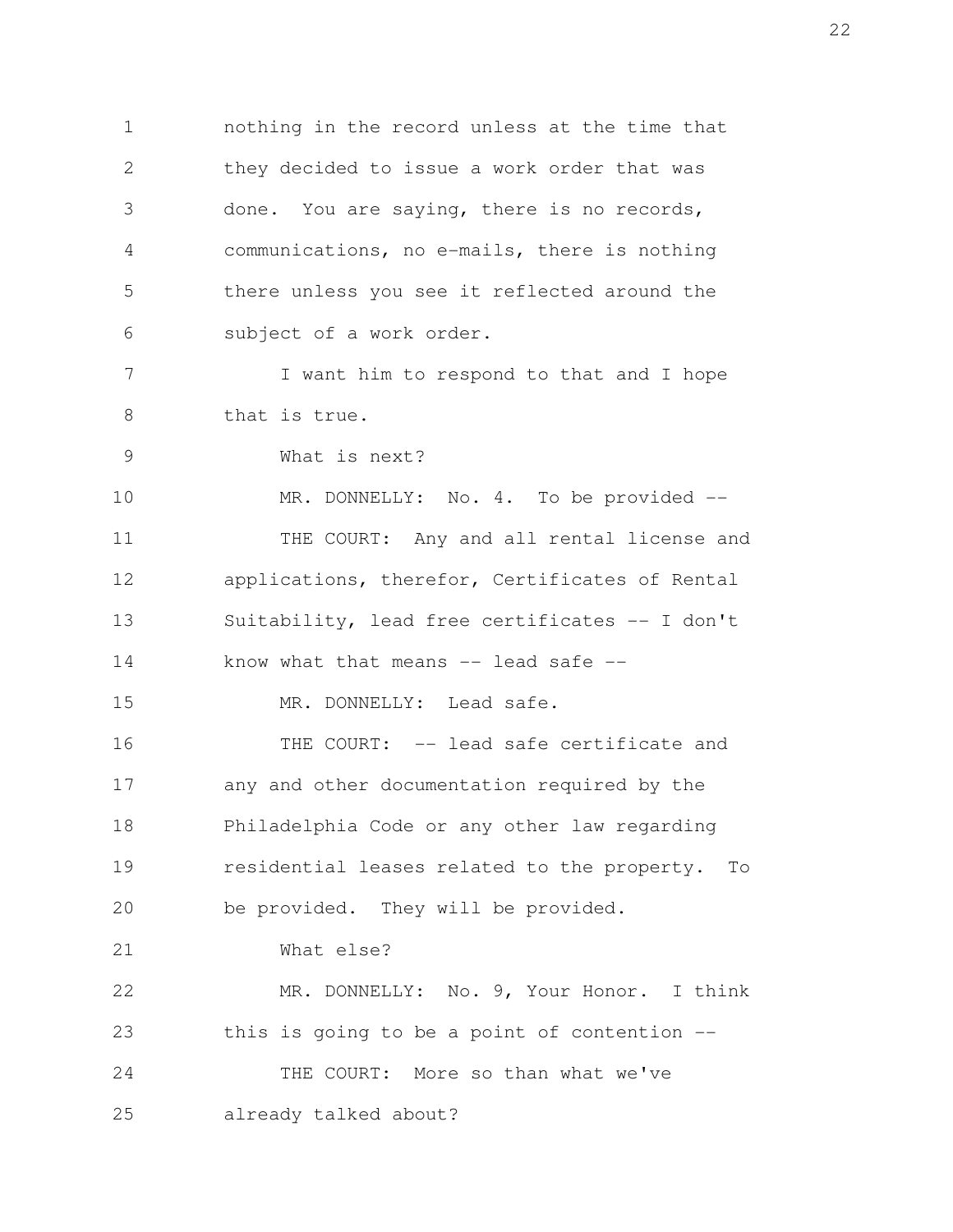1 MR. DONNELLY: More so than what we 2 already talked about. 3 We have an unjust enrichment claim about 4 the property management fees paid to ABC

 5 Capital Realty. We are asking -- 6 THE COURT: Unjust enrichment? 7 MR. DONNELLY: Yes.

 8 THE COURT: What is the allegation? How 9 is that effecting you?

10 MR. DONNELLY: Yes. The allegation of 11 unjust enrichment is that ABC Capital Realty 12 was collecting management fees for supposedly 13 up-keeping the property. They profited off of 14 that. They profited off the tenants' rental 15 payments.

16 THE COURT: So what does that have to do 17 with you?

18 MR. DONNELLY: It was one of our causes of 19 action and claim damages from it, Your Honor.

20 THE COURT: What cause of action do you 21 have with respect to a contractual arrangement 22 between two other parties?

23 MR. DONNELLY: We have an unjust 24 enrichment claim --

25 THE COURT: I understand you have an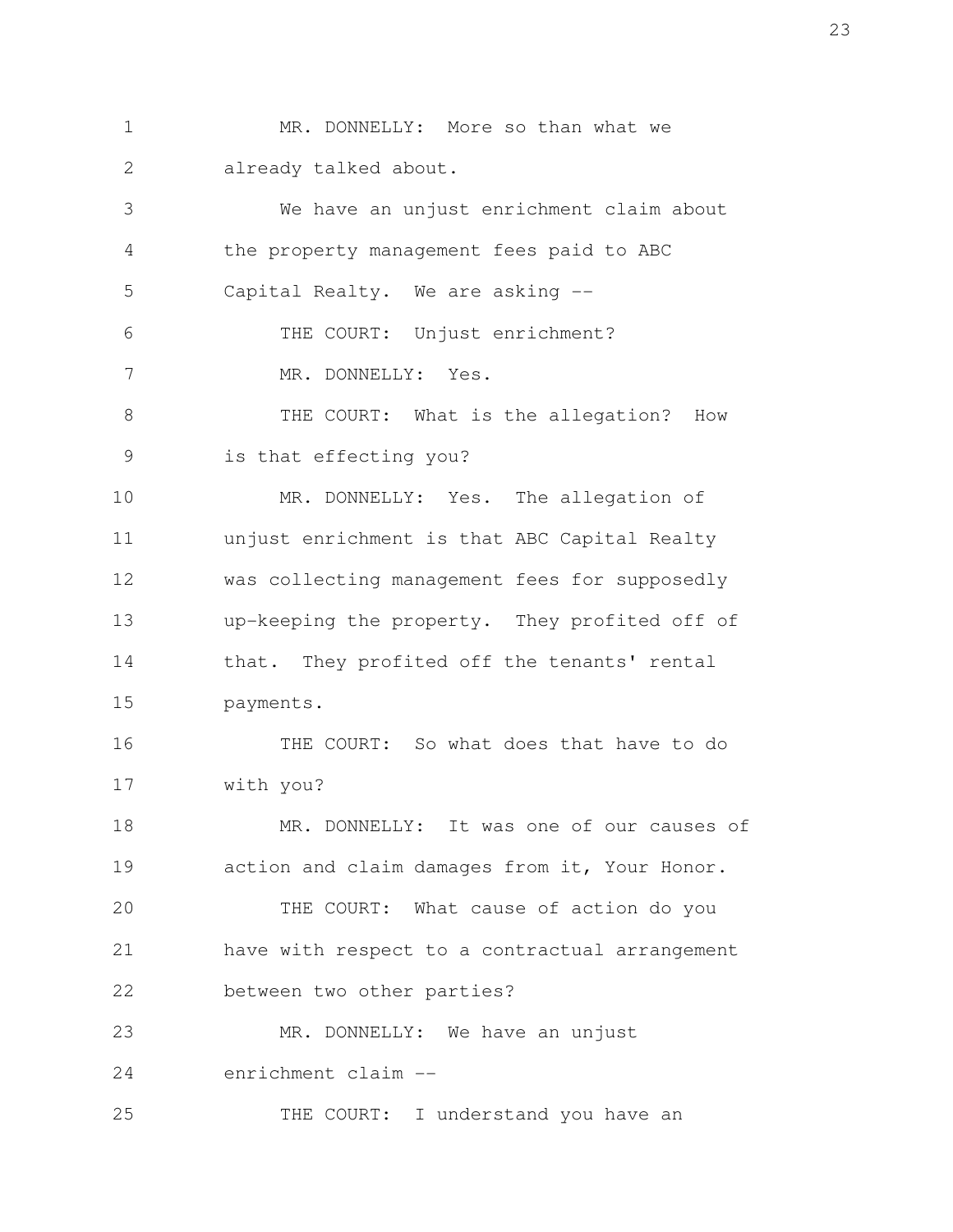1 unjust enrichment claim. What is the unjust 2 enrichment?

 3 Another party, the two of them, have an 4 agreement to do something and they take your 5 rent and do it. They take your rent that you 6 pay and between that they use that rent to pay 7 other people. What is your claim about that? 8 MR. DONNELLY: To the extent they are all 9 different entities, Your Honor, maybe there is 10 something where SAAT Investments would actually

11 be against ABC Capital in this case, but they 12 are all the same alterego. They all are 13 represented by the same counsel. They are all 14 same group of owners.

15 THE COURT: All right. You said, 16 notorious. I understand.

17 MR. DONNELLY: Again, the unjust 18 enrichment claim is to ABC Capital Realty, 19 which there is not a contractual relationship 20 with. So it is part of the same damages we are 21 talking about in terms of the breach of 22 contract, but they don't have a contractual 23 relationship with ABC Capital. We requested 24 information on what fees ABC Capital Realty 25 actually got from this tenancy.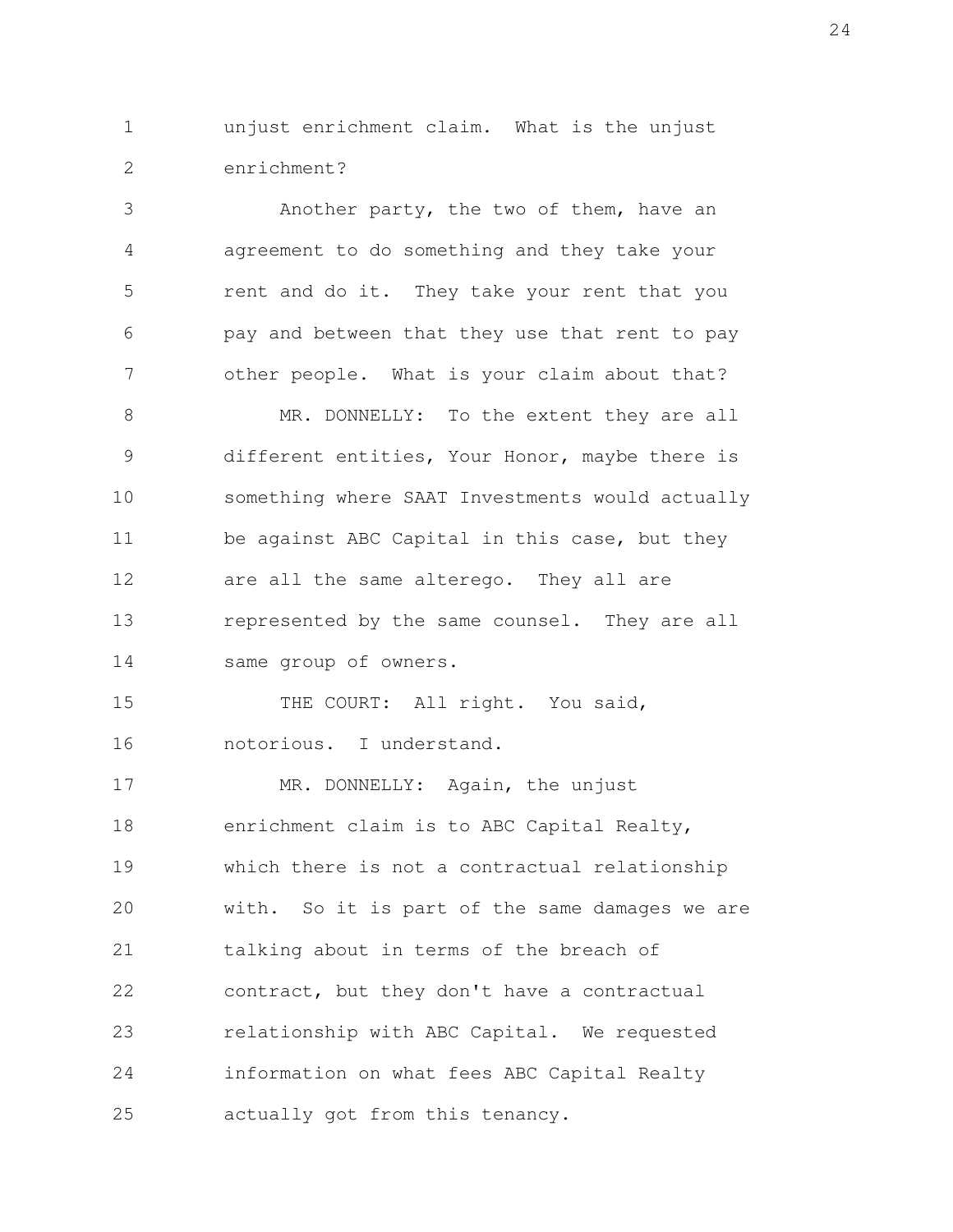1 THE COURT: I am not sure there is any 2 there to that cause of action. I know -- I 3 don't know if you have any standing on this. I 4 mean, standing, like, which is agreed effective 5 or interest in that particular issue. I don't 6 know what your cause of action is. I know you 7 said it's called unjust enrichment. At the end 8 of the day, your client leased a property from 9 this Defendant and that agreement was breached 10 and caused damages to your client as a result 11 of that. I don't know how the agreement 12 between the two Defendants results in one of 13 the Defendants being unjustly enriched to the 14 determent of your client. I don't see it. 15 What is the unjust enrichment to the 16 determent of your client? 17 Maybe they are. Maybe the Defendant is 18 taking advantage of the other, but how does 19 that affect you? 20 MR. DONNELLY: Same group of damages, Your 21 Honor, different defendants. 22 THE COURT: I don't know how that affects 23 you. Counsel is saying, like, what is it to 24 you. Why am I answering questions to you about 25 matters between my clients? It doesn't --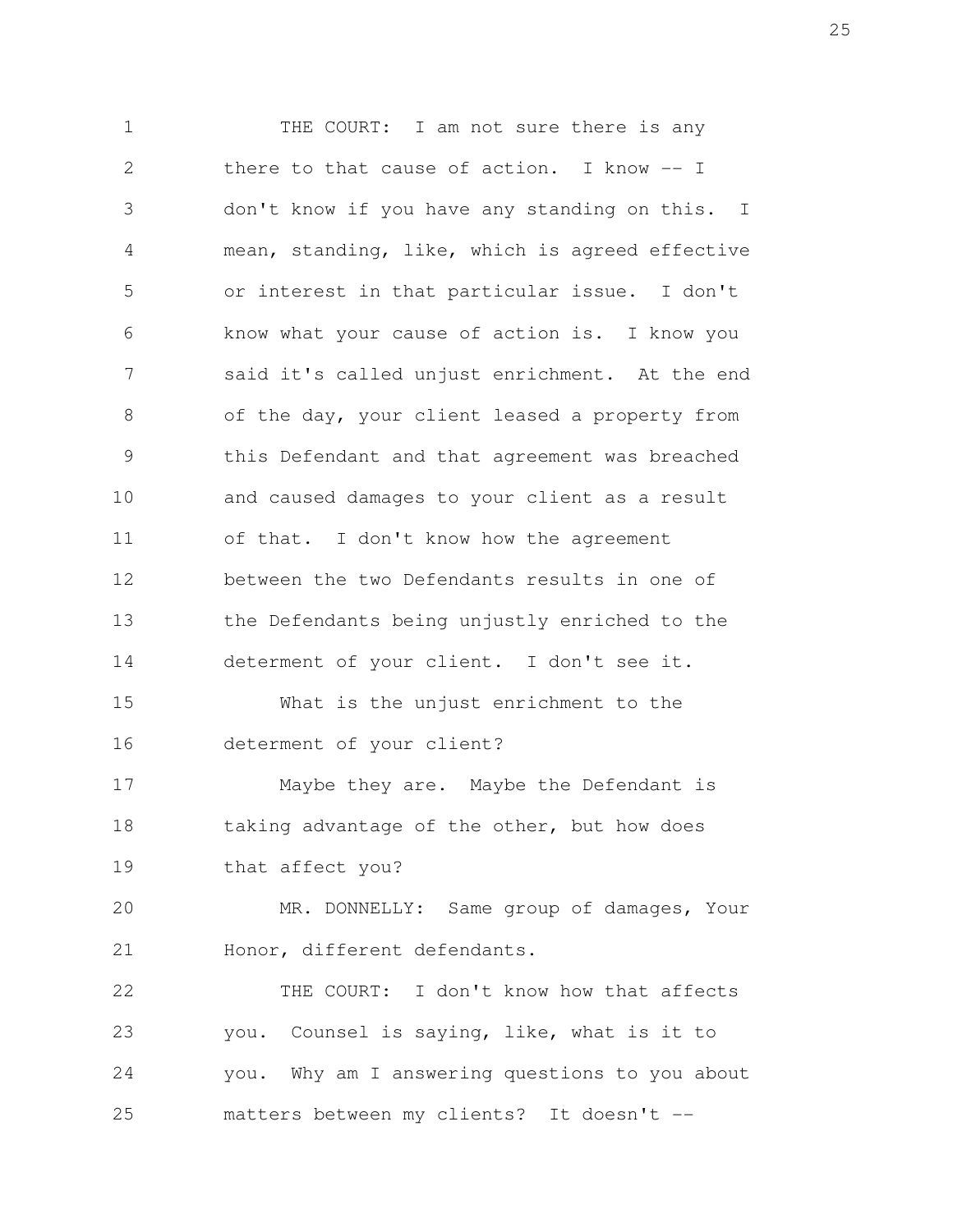1 there is no way it affects you. Since it 2 doesn't affect you, why we responding to you 3 about it?

 4 MR. DONNELLY: Your Honor, I believe that 5 the damages and unjust enrichment claim are 6 calculated by how many fees were paid to ABC 7 Realty. That claim is still in the complaint. 8 There is no POs about it. It is reasonably 9 calculated as being discoverable evidence about 10 the amount of damages. If my client loses in 11 the breach of contract against SAAT 12 Investments, they can still bring a cause of 13 action against ABC Capital Realty, who is the 14 property management. So they are different 15 damage calculations; and that is why we are 16 asking for that amount of money that was paid 17 to the property management company.

18 THE COURT: Respond.

19 MR. BRADLEY: I might be able to short 20 circuit this. I think it is addressed to the 21 property management agreement between the owner 22 of the property and the property management 23 company. I believe it is one month rent as 24 their management fee. I don't think I received 25 it yet, but I intend to provide it to counsel.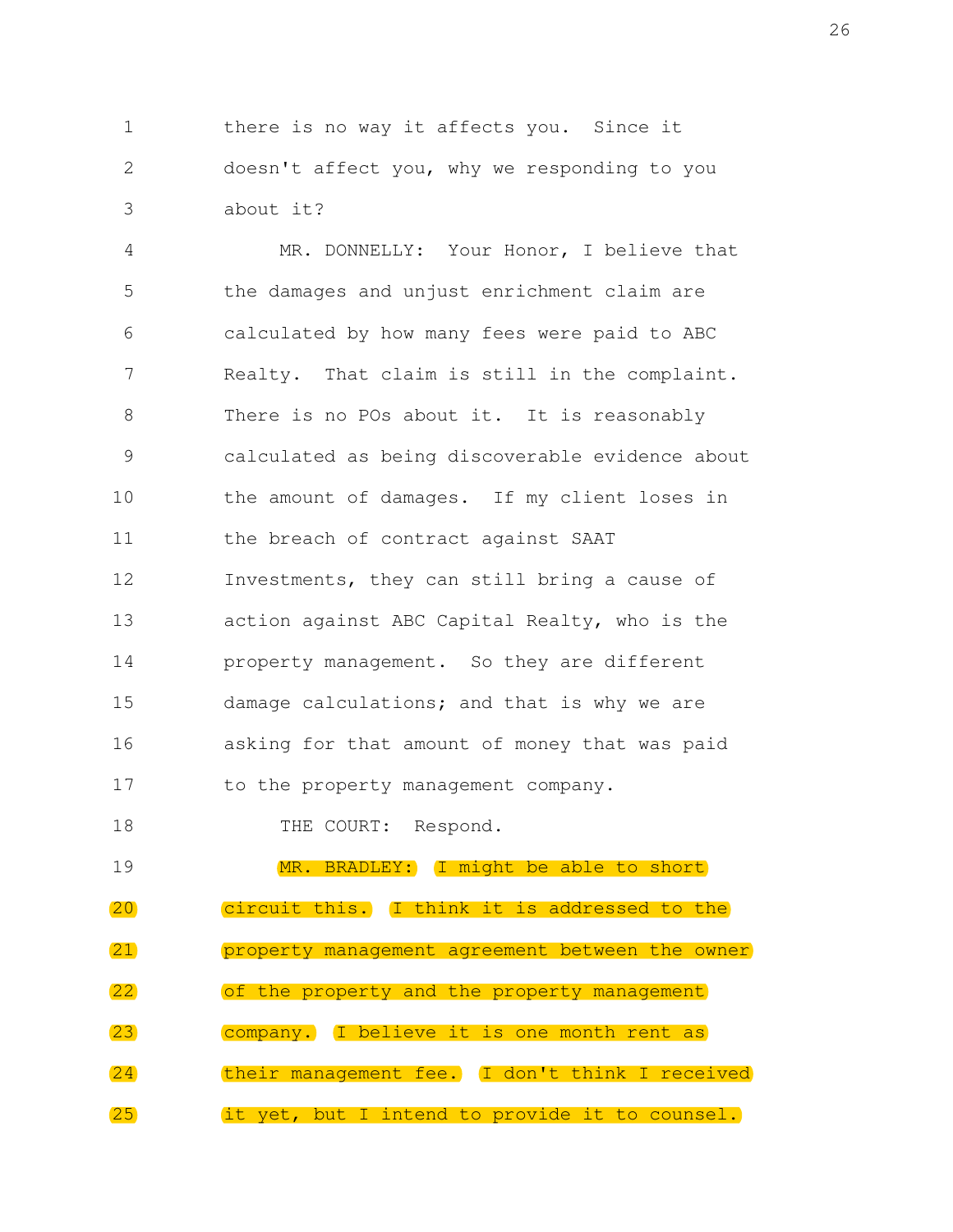## $1$   $I$  think  $--$

| $\vert 2 \vert$   | THE COURT: You accept that.                     |
|-------------------|-------------------------------------------------|
| 3                 | MR. DONNELLY: Yes, Your Honor.                  |
| 4                 | THE COURT: What else?                           |
| 5                 | MR. DONNELLY: No. 12, we asked about the        |
| 6                 | sale of the property and the documents          |
| 7                 | regarding the sale of the property to SAAT      |
| 8                 | Investments.                                    |
| $\mathcal{G}$     | The reason we ask for that, Your Honor, is      |
| 10                | because we want to know when they bought the    |
| 11                | property and what kind of due diligence they    |
| 12                | did around the condition of the property.       |
| 13                | THE COURT: Public records.                      |
| 14                | MR. BRADLEY: Pardon me.                         |
| 15                | THE COURT: A lot of that is public              |
| 16                | records. A lot of file record --                |
| 17                | MR. BRADLEY: Financing purchase. This is        |
| 18                | basically a breach of lease and applied         |
| 19                | warranty of accountability claim, where they    |
| $\overline{20}$   | say the property was not in great condition and |
| $\overline{21}$   | our complaints went unaddressed.                |
| $\overline{22}$   | THE COURT: Financing may be a bit much.         |
| $\left(23\right)$ | Purchase agreement of sale, you can find that.  |
| 24                | That is public record.                          |
| $\overline{25}$   | What else?                                      |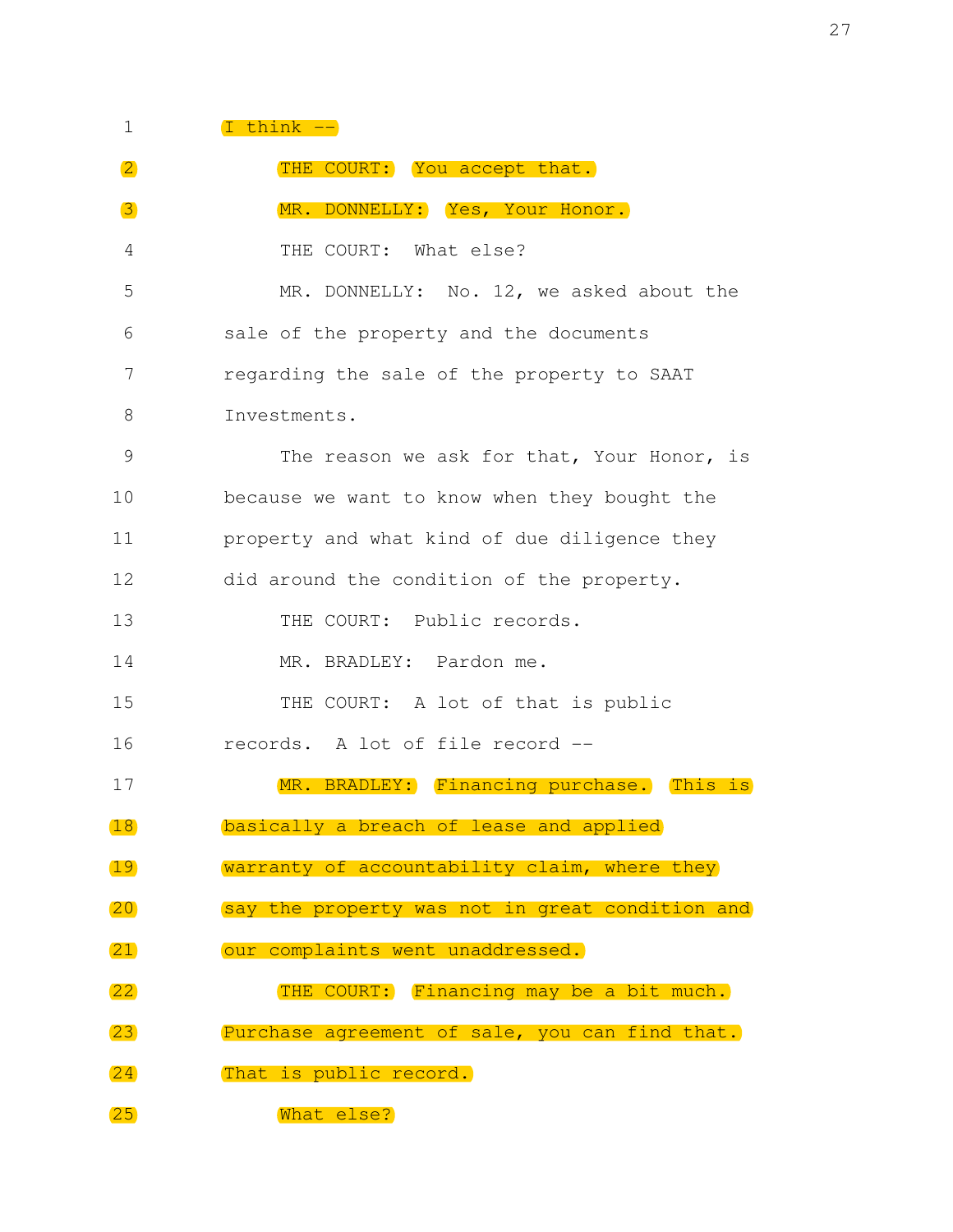1 MR. DONNELLY: No. 13 -- 2 MR. BRADLEY: Am I responding to that -- 3 THE COURT: I thought we were done. I 4 said, the financing is probably a little bit 5 out of the ordinary. 6 The purchase prior to the sale of the 7 property, any documents dealing with the 8 transfer of the property, those are public 9 records. You should be able to get those. 10 The financing would entail some personal 11 documentation that I think is maybe a bit much. 12 I would not say financing. The other stuff, I 13 don't see a problem with that. 14 What is next? 15 MR. DONNELLY: No. 13, Your Honor. 16 THE COURT: Identifying any liens or -- I 17 don't know what any and all documents means. 18 Anything that is a lien or encumbrances is a 19 matter of record. What are you looking for? 20 MR. DONNELLY: We will withdraw that. 21 No. 21, I believe is going to be addressed 22 by Mr. Bradley bringing -- providing us with 23 the property management agreement, because 24 that, again, relates to the unjust enrichment 25 claim.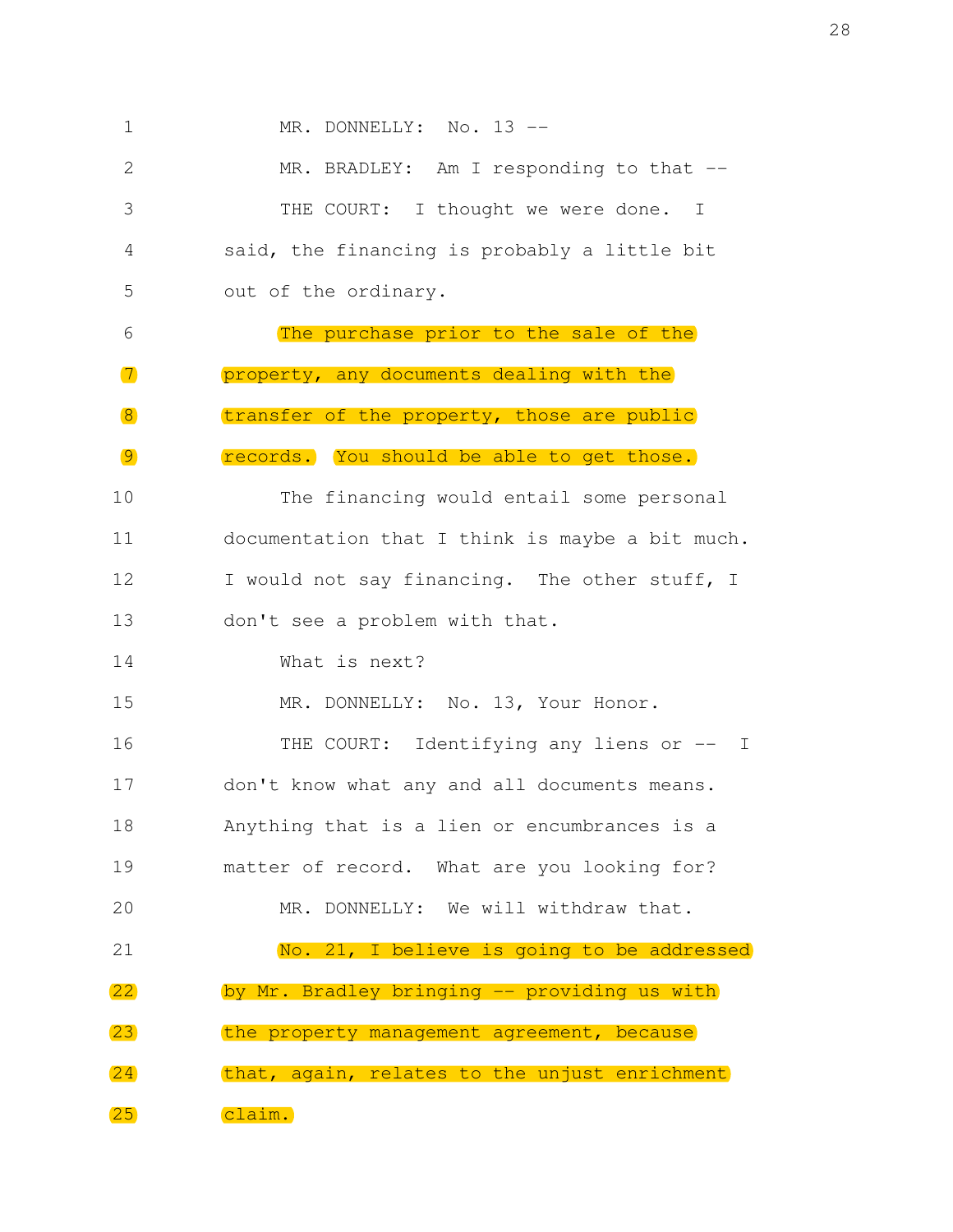1 MR. BRADLEY: Just to be clear, I don't 2 think we are providing any information of bank 3 accounts, account numbers, anything like that. 4 The property management agreement says that ABC 5 is going to -- 6 THE COURT: Counsel says that he is going 7 to provide you the property management 8 agreement. 9 MR. BRADLEY: Correct. 10 THE COURT: And that you should accept 11 that in full resolution of the items in No. 21. 12 Do you? He will not include account numbers or 13 bank accounts, but he believes that the essence 14 of that will be supplied in the property 15 management agreement. 16 MR. DONNELLY: I think that will suffice, 17 Your Honor. We can deal with the bank accounts 18 after judgment. 19 THE COURT: With that in mind, what is 20 next? 21 MR. DONNELLY: No. 26, insurance policies. 22 Insurance policies are discoverable under 23 403.2. 24 THE COURT: All right. 25 MR. BRADLEY: There are no policies that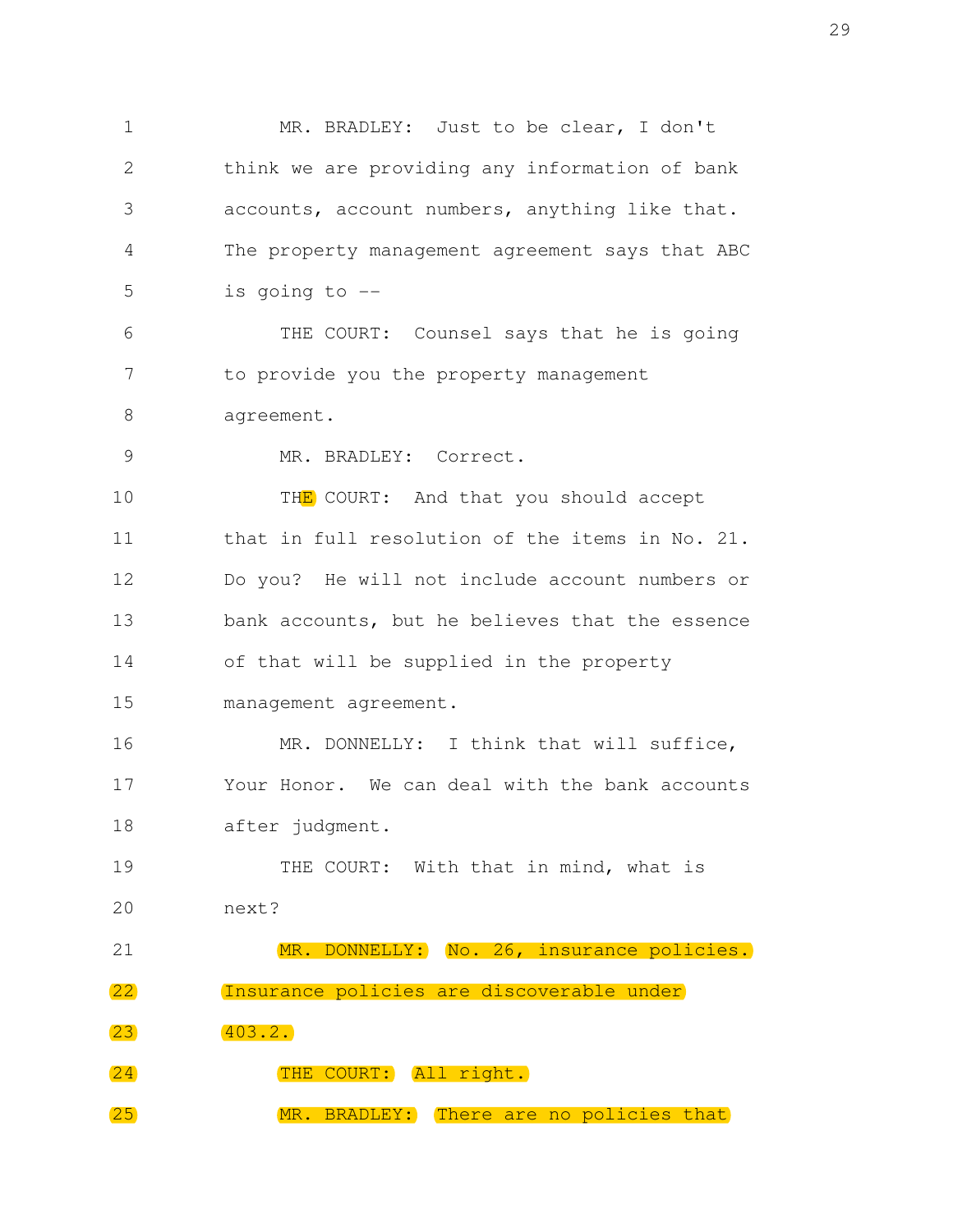| 1                                | cover the claims at issue in this case. I am |
|----------------------------------|----------------------------------------------|
| $\mathbf{2}$                     | not sure what policies they are looking for. |
| 3                                | Homeowners insurance is that relevant to --  |
| $\vert 4 \vert$                  | MR. DONNELLY: Your Honor, any insurance      |
| 5                                | policies relating to the property with SAAT  |
| $\begin{array}{c} 6 \end{array}$ | Investment or ABC Capital Realty or ABC      |
| $\boxed{7}$                      | Investments as the beneficiary.              |
| $\sqrt{8}$                       | THE COURT: That is pretty fair.              |
| $\overline{9}$                   | MR. BRADLEY: Okay.                           |
| 10)                              | THE COURT: There is nothing wrong with       |
| 11)                              | that.                                        |
|                                  |                                              |

13 MR. DONNELLY: Very close. We are 14 probably very close, Your Honor, because a lot 15 of interrogatory issues you probably already 16 dealt with, so we are probably very close.

12 **Are we almost at the end?** 

17 No. 27, this gets back to tenants before 18 the property. We asked for leases for previous 19 tenants at the property, because we think that 20 they could be witnesses to the properties 21 condition at the time of move in.

22 MR. BRADLEY: I feel like you already 23 ruled on this, Your Honor. 2013, which is 24 three plus years prior to the tenancy. I don't 25 see how it is relevant.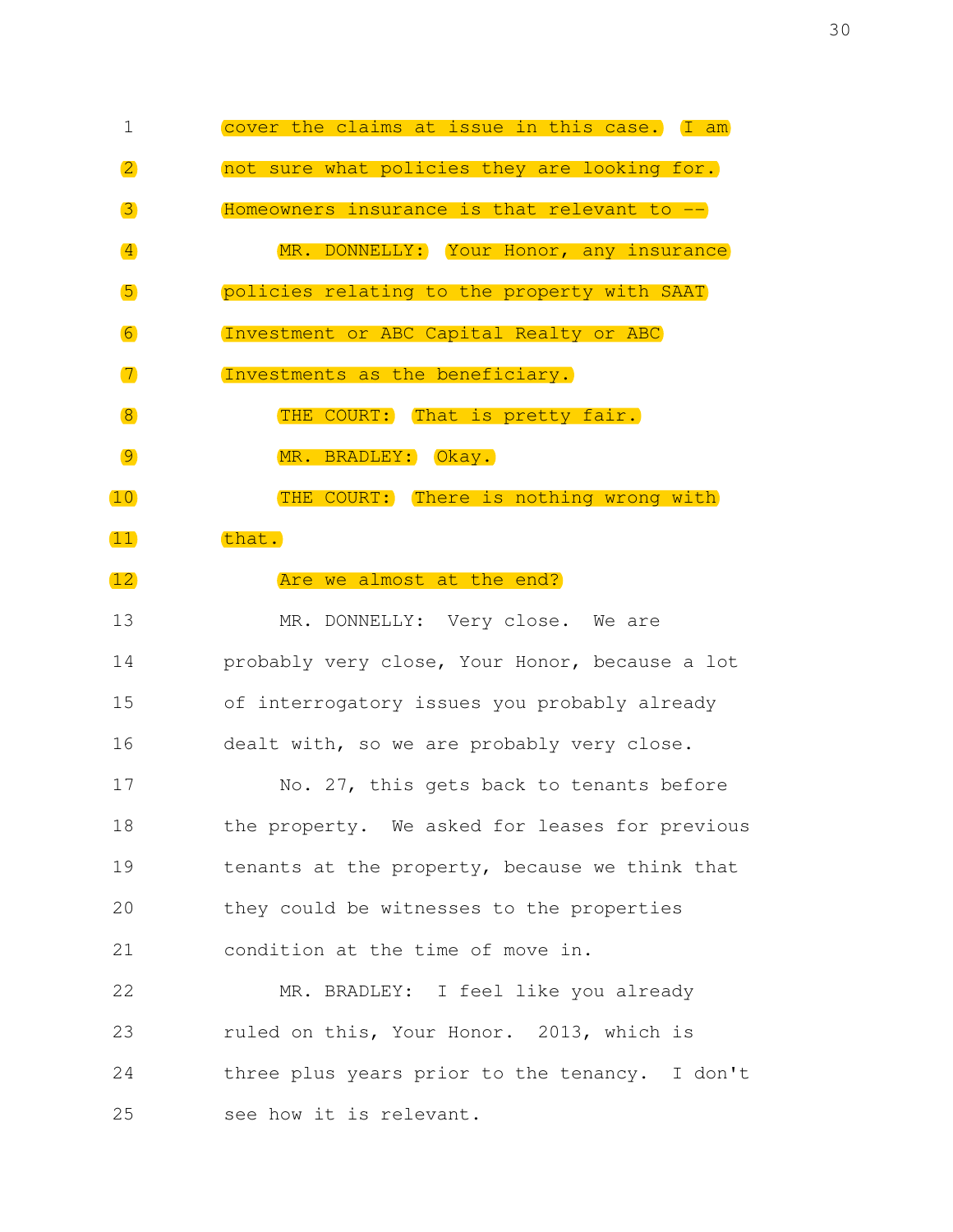1 MR. DONNELLY: I believe, Your Honor, it 2 is possible we could find admissible evidence 3 based on who the previous tenants are and that 4 is why we wanted to see the previous tenancy. 5 THE COURT: It is not a negligence case. 6 It is not foreseeable in the case. It doesn't 7 matter who was there. 8 The question is, what were you entitled to 9 under your lease at that time. It doesn't 10 matter what happened to other parties. It only 11 matters what happens to your party. 12 We assume they know how to treat somebody 13 right; but even if they don't, what does that 14 have to do with you? Nothing. 15 What else? 16 MR. DONNELLY: No. 29, is an 17 organizational chart for the organization. 18 THE COURT: How does that get us to 19 anything that involves the resolution of this 20 case? 21 MR. DONNELLY: Because it would give us a 22 sense of who was making the decisions in the 23 Defendants' corporate structure. We think -- 24 THE COURT: Does it matter? 25 MR. DONNELLY: I think so, Your Honor,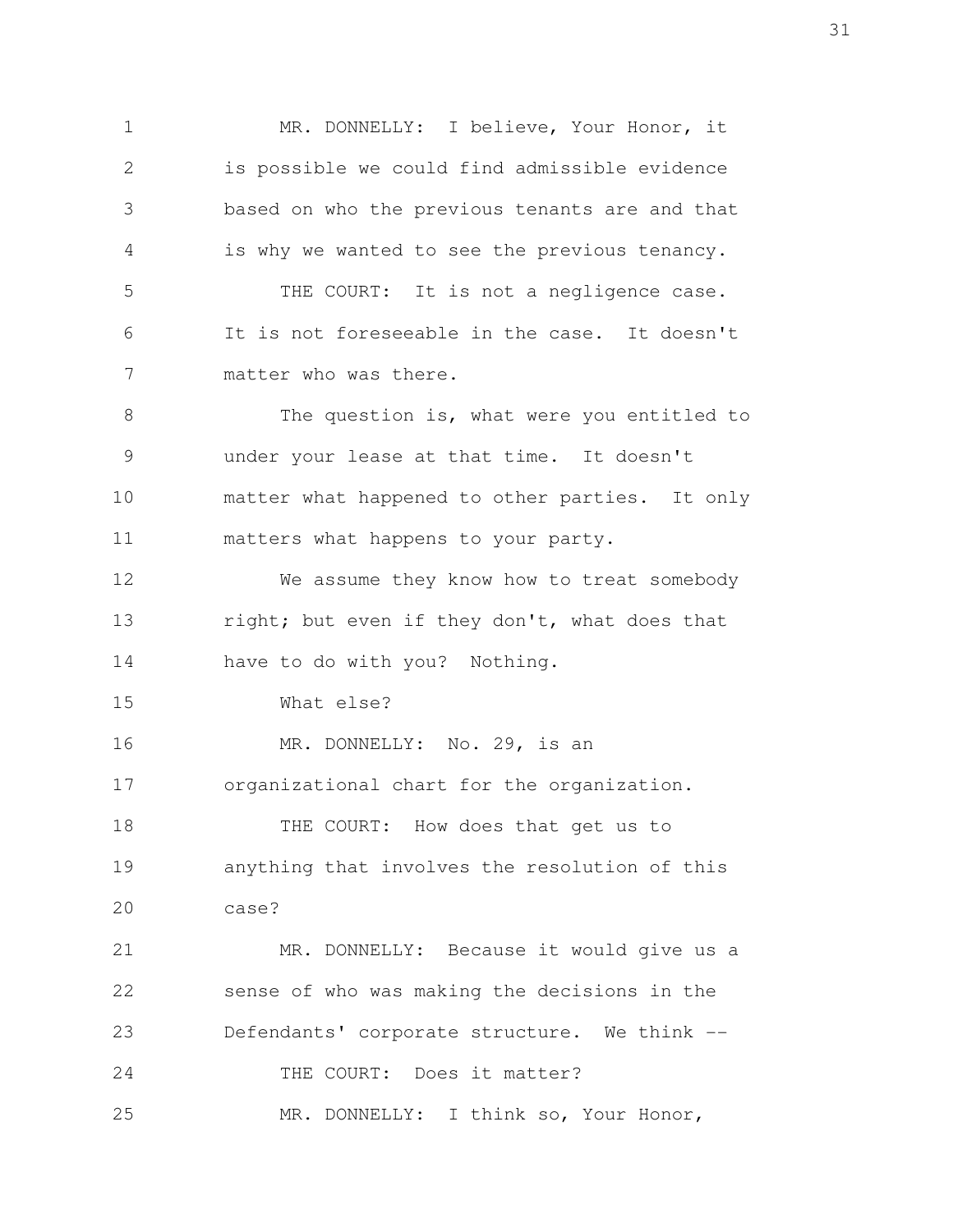| 1                      | because --                                     |
|------------------------|------------------------------------------------|
| 2                      | THE COURT: How does it matter?                 |
| 3                      | MR. DONNELLY: The way the three entities       |
| $\left 4\right\rangle$ | are built, they all kind of operate under the  |
| $\sqrt{5}$             | same group of people. So we just want to       |
| 6                      | clarify the decision making process so that we |
| $\boxed{7}$            | can -- it is important for our Consumer        |
| $\sqrt{8}$             | Protection Law claim to understand the --      |
| $\overline{9}$         | THE COURT: Fine. I will sustain that.          |
| 10                     | What is next?                                  |
| 11                     | MR. DONNELLY: No. 30 and No. 31, are           |
| 12                     | similar, Your Honor.                           |
| 13                     | THE COURT: I thought that was covered by       |
| 14                     | the last one.                                  |
| 15                     | MR. DONNELLY: No. 30, is redundant to the      |
| 16                     | first part of 29.                              |
| 17                     | No. 31, asks for the corporate documents       |
| 18                     | for the owners.                                |
| 19                     | Again, so we can know who the owners are       |
| 20                     | in terms of what knowledge they have with the  |
| 21                     | property.                                      |
| 22                     | MR. BRADLEY: I don't know how that is          |
| $\overline{23}$        | relevant to any liability or damage issues in  |
| (24)                   | this case. That feels --                       |
| $\overline{25}$        | THE COURT: Consumer Protection arguments       |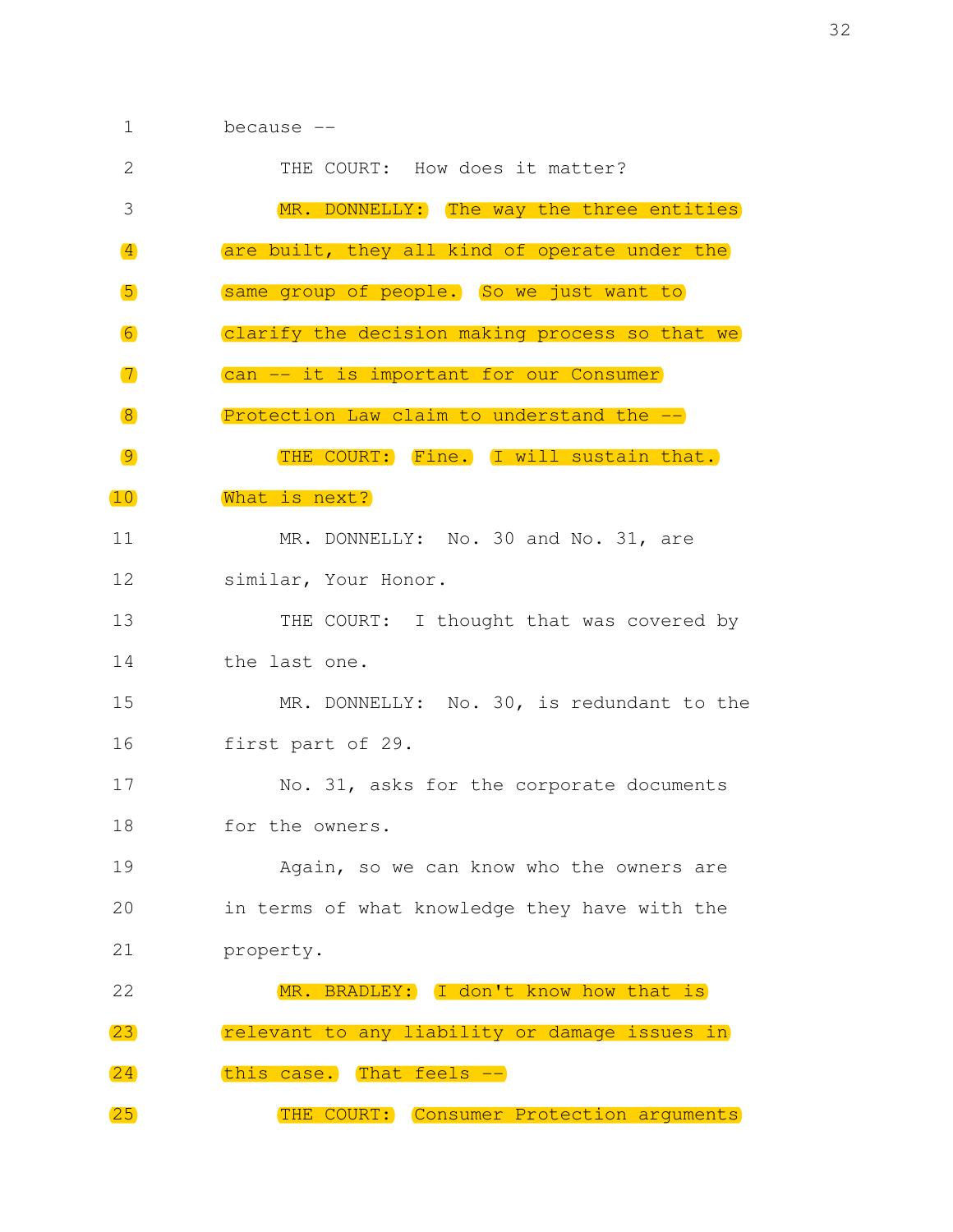1 it is relative to that. Sustained. 2 Are we almost at the end? 3 MR. DONNELLY: No. 36, you already dealt 4 with, Your Honor. 5 THE COURT: I will go with one more. 6 MR. DONNELLY: I will pick the most 7 important interrogatory. 8 THE COURT: I will take one more. 9 MR. DONNELLY: Interrogatory -- we already 10 dealt with number -- No. 22 --11 MR. BRADLEY: I don't think he has that. 12 THE COURT: No. 22? 13 MR. BRADLEY: I handed it up. 14 MR. DONNELLY: No. 22, it is related to 15 what we already talked about earlier. 16 Communications among relators, contractors, and 17 other agents. 18 THE COURT: Identify each communication 19 from April 22, 2013, to present between you and 20 any relators, contractors, or other agents 21 regarding the property. I thought we dealt 22 with that already? 23 MR. DONNELLY: To the extent we have, Your 24 Honor, yes, I agree. 25 THE COURT: Again, counsel has suggested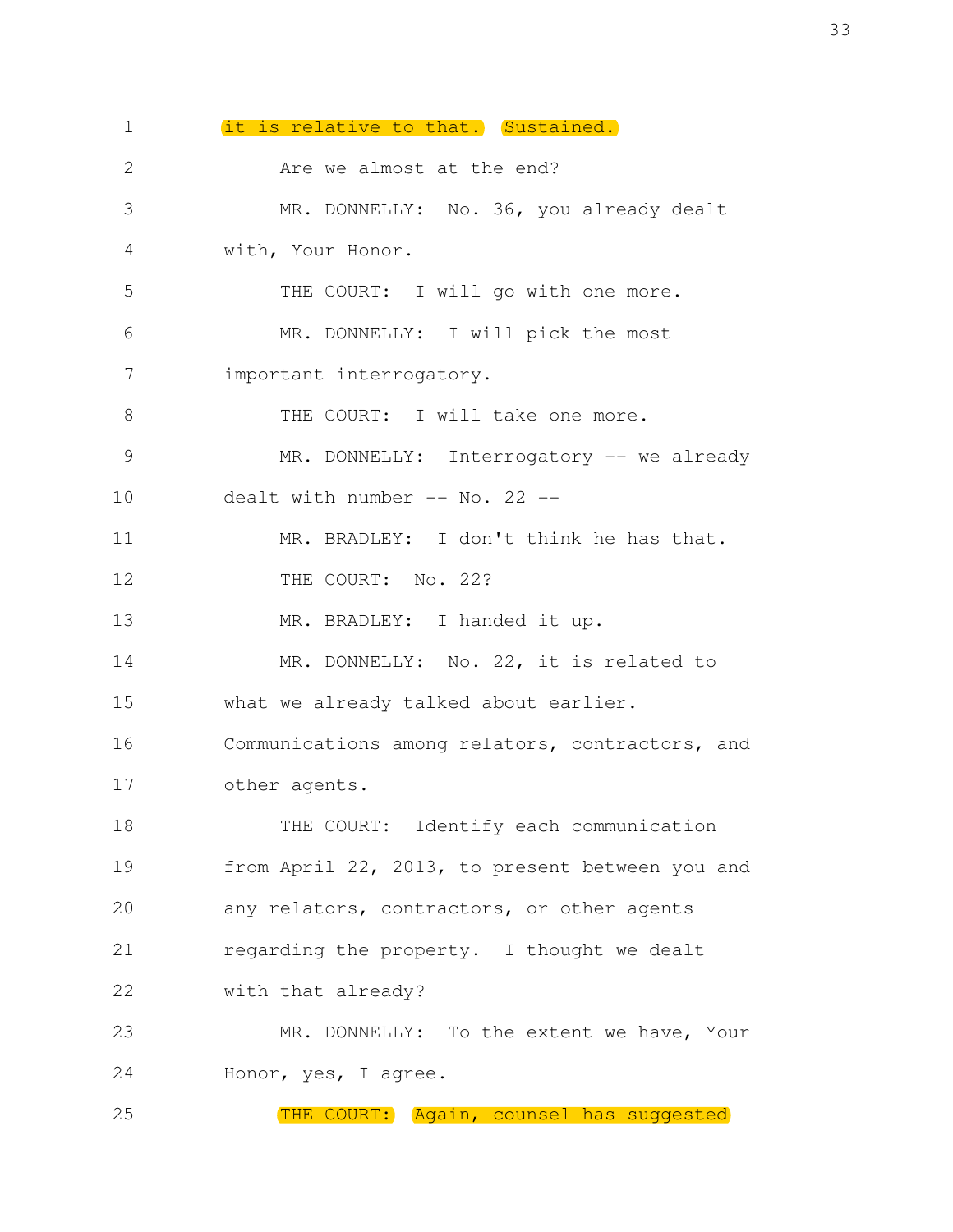| $\mathbf 1$        | that all that is contained in work orders in   |
|--------------------|------------------------------------------------|
| $\overline{2}$     | the attached lease. He has suggested and I am  |
| 3                  | going to ask him to amend his response to say  |
| $\left  4 \right $ | just that and I hope that is true. He says,    |
| $\sqrt{5}$         | unless there is a work order that results from |
| 6                  | the communication, there is no other           |
| $\boxed{7}$        | documentary evidence about that.               |
| $\sqrt{8}$         | I find that hard to believe. I really do.      |
| $\overline{9}$     | But that is what he said. I want him to say    |
| 10                 | that again and I hope that is true. I hope you |
| $\left(11\right)$  | find that that is all there. They said there   |
| 12                 | is no communication that are memorialized      |
| 13)                | unless it is something that resulted in a work |
| 14                 | order.                                         |
| 15                 | You know, listen, that could be true,          |
| 16                 | because for the same reason there are some     |
| (17)               | people that don't use e-mail and some people   |
| 18                 | that don't have voice mail. They don't want    |
| 19                 | there to be a recording. Very possible. It     |
| $\overline{20}$    | may not be true, but it is possible. It is     |
| (21)               | possible that they don't want there to be a    |
| $\overline{22}$    | record. If they don't have someone -- you      |
| $\left(23\right)$  | follow me?                                     |
| 24                 | MR. DONNELLY: I do, Your Honor.                |
| $\overline{25}$    | THE COURT: You have to accept that. Now,       |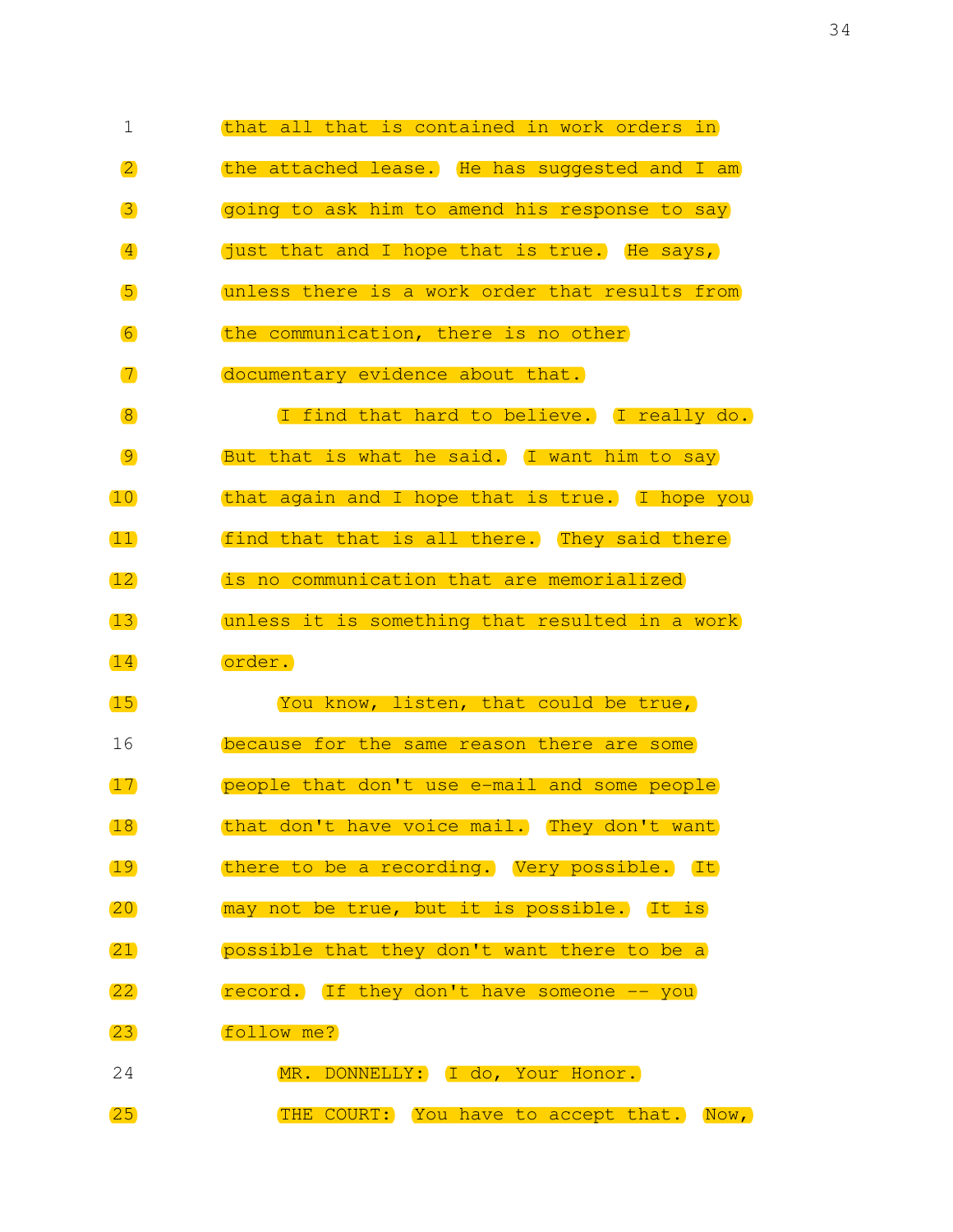1 that may mean something else, but at least you 2 will know that this agency, who manages over 3 500 properties, does not keep records about 4 **4 complaints that are made.** Geez, why is that? 5 One can assume why that is. 6 Rephrase that and let him respond. I 7 suggest his response should be consistent with 8 what he said here in court. 9 Anything else? 10 MR. DONNELLY: We also have a motion for 11 sanctions for them not responding to any 12 discovery for ABC Capital Investment, LLC, 13 until after we filed this motion. 14 THE COURT: You want your filing fee back? 15 MR. DONNELLY: We are asking for the time 16 that it took to draft the motion, which was 30 17 minutes. 18 THE COURT: You can get your filing fee 19 back. 20 MR. DONNELLY: Thank you, Your Honor. 21 Rephrase your order and I will sign it.  $22$   $-$ 23 (Hearing concluded.)  $24$  - - -25